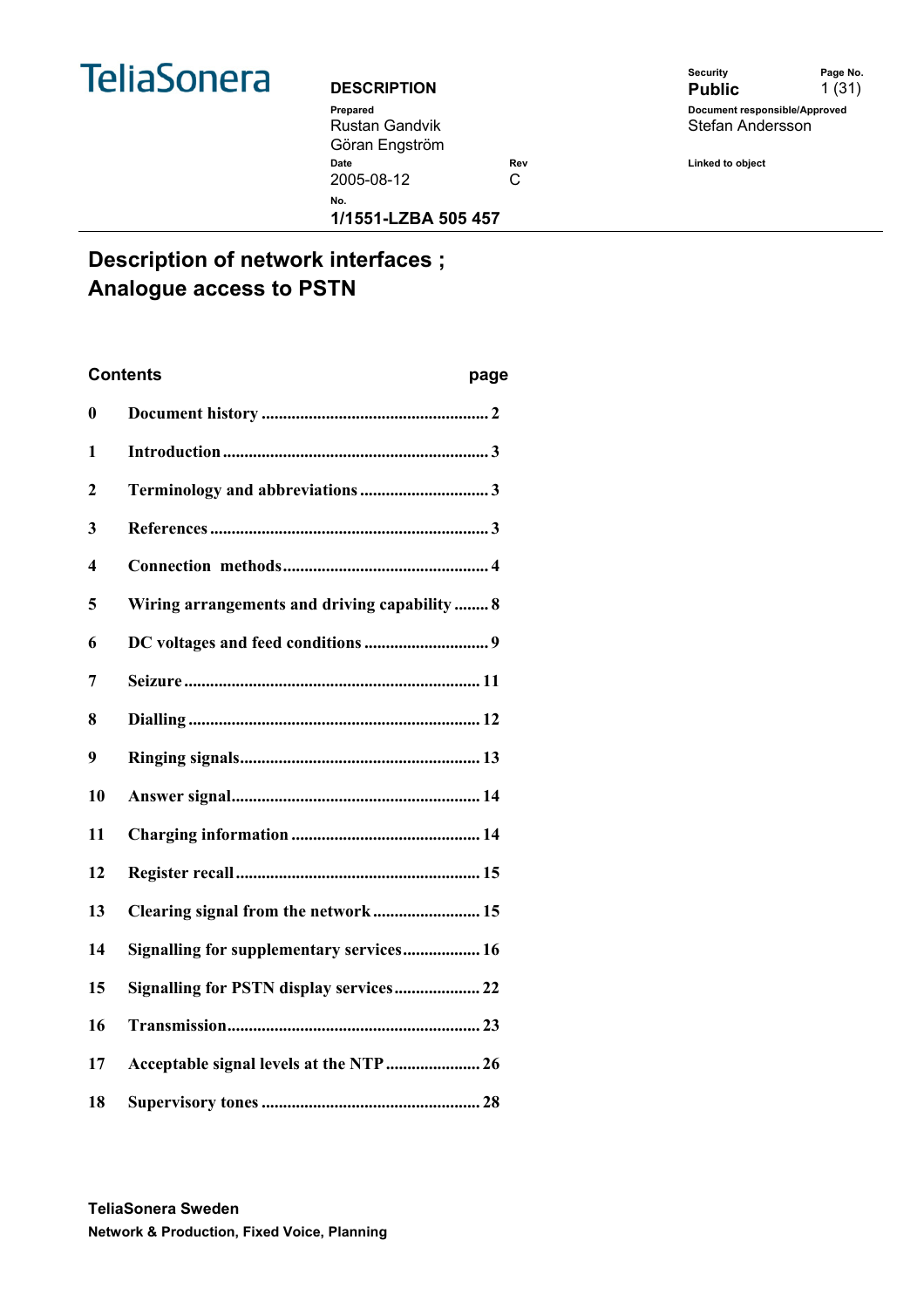

Rustan Gandvik Göran Engström 2005-08-12 C

Security **Page No. DESCRIPTION** Public 2 (31) **Prepared Document responsible/Approved**  Stefan Andersson

**Date Rev Example 2 Rev Linked to object** 

**No.** 

**1/1551-LZBA 505 457** 

## **0 DOCUMENT HISTORY**

| <b>Revision</b> | Date       | <b>Amendments</b>                                                                                                                                                                                                                                                                                                                                                                                                                                                                                                                                                                                                                                                                                                                                                                                                                                                                                                                                                                                                                                                                                                                                 |
|-----------------|------------|---------------------------------------------------------------------------------------------------------------------------------------------------------------------------------------------------------------------------------------------------------------------------------------------------------------------------------------------------------------------------------------------------------------------------------------------------------------------------------------------------------------------------------------------------------------------------------------------------------------------------------------------------------------------------------------------------------------------------------------------------------------------------------------------------------------------------------------------------------------------------------------------------------------------------------------------------------------------------------------------------------------------------------------------------------------------------------------------------------------------------------------------------|
| A               | 2000-09-22 |                                                                                                                                                                                                                                                                                                                                                                                                                                                                                                                                                                                                                                                                                                                                                                                                                                                                                                                                                                                                                                                                                                                                                   |
| B               | 2004-10-28 | This document history was added.<br>The list of references (clause 3) was updated.<br>The values for DC voltage in on-hook condition (clause 6.1) were<br>corrected.<br>The application of ringing signal (clause 9.1) was clarified.<br>The description of the FDC (Fixed Destination Call) service (clause<br>$14.1.5$ ) was changed.<br>$\bullet$ The description of the ENQ (Enquiry) service (clause 14.1.9) was<br>clarified.<br>$\bullet$ The description of the Telia Telesvar service (clause 14.2.1) was<br>changed.<br>$\bullet$ A timing parameter in the description of the CLIP service (clause 15,<br>item 6) was changed.<br>$\bullet$ The acceptable signal level in a 10 Hz bandwidth (clause 17.3) and<br>the acceptable signal level between 4,3 and 200 kHz (clause 17.4)<br>were modified to align with the changed ETSI standard.<br>$\triangle$ A new clause (17.5) presenting the acceptable signal level between<br>200 kHz and 30 MHz was added to align with the changed ETSI<br>standard.<br>$\blacklozenge$ The new Release tone (clause 18.10) was added.<br>• A large number of editorial improvements were made. |
| $\mathcal{C}$   | 2005-08-12 | $\bullet$ In clause 9.1, a pulse length 1,0-1,6 was corrected to 0,3-1,6.<br>$\triangle$ A new clause 16.9 was added concerning echo cancelling in<br>connection with transmission of voice band data. A reference to the<br>applicable ITU-T Recommendation was added in clause 3.                                                                                                                                                                                                                                                                                                                                                                                                                                                                                                                                                                                                                                                                                                                                                                                                                                                               |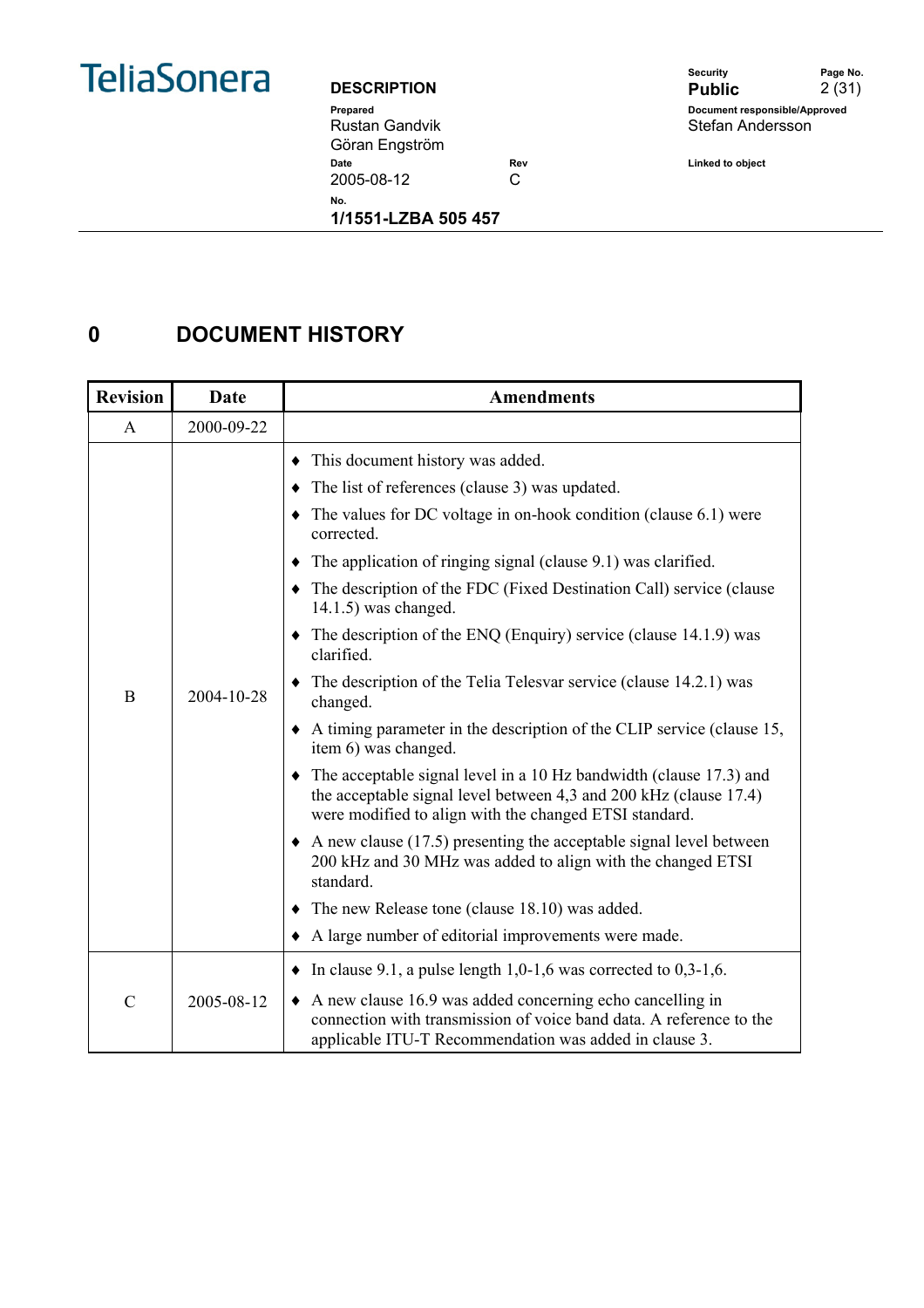

| <b>DESCRIPTION</b> |     |
|--------------------|-----|
| Prepared           |     |
| Rustan Gandvik     |     |
| Göran Engström     |     |
| Date               | Re١ |
| 2005-08-12         | C   |
|                    |     |

**1/1551-LZBA 505 457** 

Security **Page No. DESCRIPTION Public** 3 (31) **Pocument responsible/Approved** Stefan Andersson

**Date Rev Linked to object** 

## **1 INTRODUCTION**

This document has been produced by TeliaSonera in order to meet the interface publication responsibility as set forth in Article 4.2 of the R&TTE directive [1]. The document describes the network interface functionality of the Analogue single line interface used for the PSTN access service as provided by TeliaSonera in Sweden.

The information in this document is intended to assist the designers of telecommunications terminal equipment capable of using the services provided at the interface. The document is based on TR 101 730 [2].

The document is applicable for analogue interfaces connected to different types of network equipment delivering the PSTN service.

Interfaces for connection of Private Branch Exchanges (PBXs) are described in other documents.

The characteristics of the network is defined at the **Network Termination Point (NTP)** which is the physical point at the boundary of the telephone network intended to accept the connection of a terminal equipment.

## **2 TERMINOLOGY AND ABBREVIATIONS**

| AC          | <b>Alternating Current</b>               |
|-------------|------------------------------------------|
| DC          | Direct Current                           |
| <b>DTMF</b> | Dual Tone Multi Frequency                |
| <b>NTP</b>  | <b>Network Termination Point</b>         |
| <b>PSTN</b> | <b>Public Switched Telephone Network</b> |
| TE.         | <b>Terminal Equipment</b>                |

## **3 REFERENCES**

Documents referred to in this specification are listed below:

| $\lceil 1 \rceil$ | Directive 1999/5/EC    | Directive 1999/5/EC of the European Parliament and<br>of the Council of 9 March 1999 on radio equipment<br>and telecommunications terminal equipment and the<br>mutual recognition of their conformity. |
|-------------------|------------------------|---------------------------------------------------------------------------------------------------------------------------------------------------------------------------------------------------------|
| $\lceil 2 \rceil$ | <b>ETSI TR 101 730</b> | Publication of interface specification under Directive<br>1999/5/EC; Guidelines for describing analogue<br>interfaces.                                                                                  |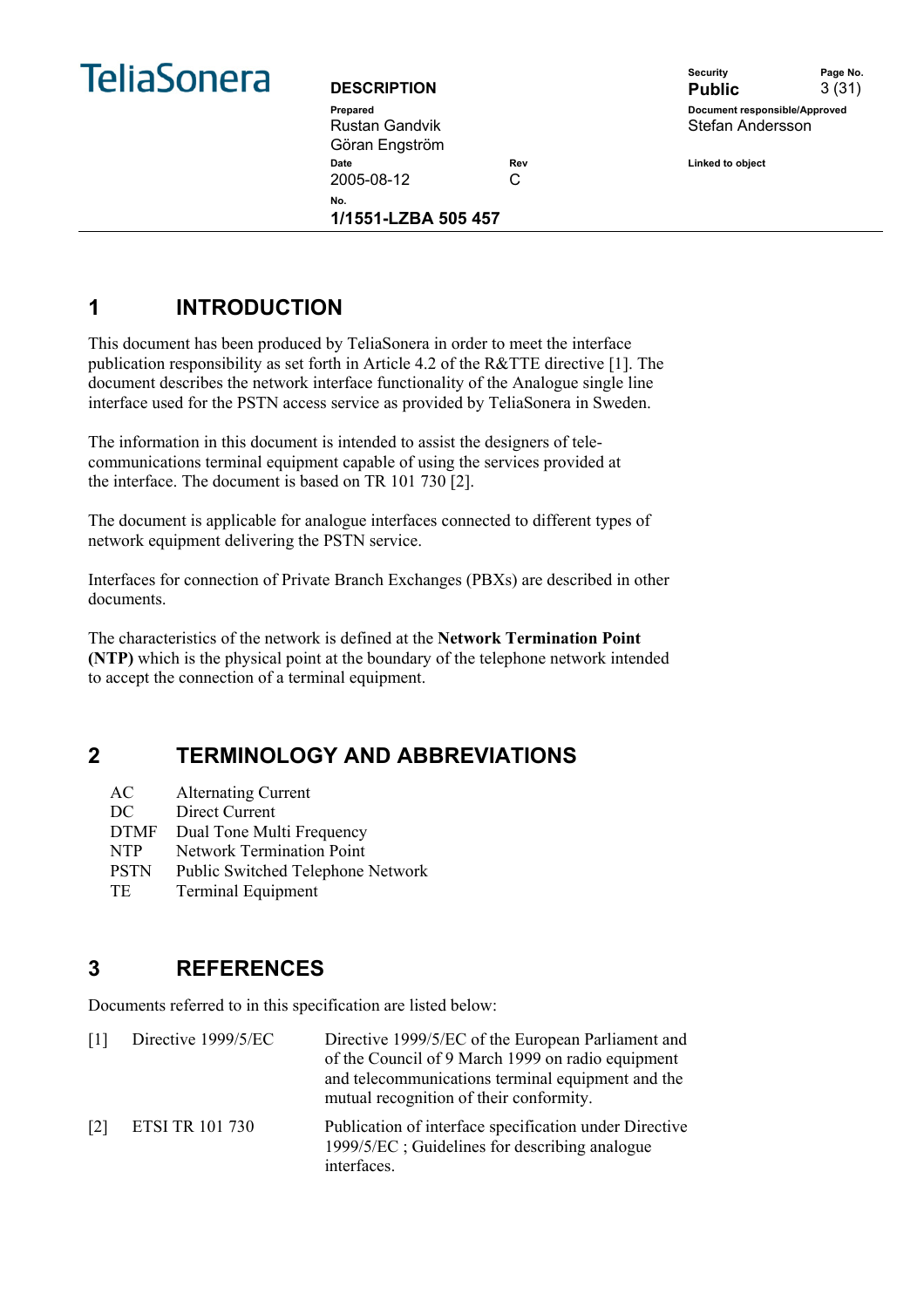|  | <b>TeliaSonera</b> |
|--|--------------------|
|  |                    |
|  |                    |

| TeliaSonera       |                                         | <b>DESCRIPTION</b>                                                        |                                                                                                                                                         | <b>Security</b><br><b>Public</b>                  | Page No.<br>4(31) |
|-------------------|-----------------------------------------|---------------------------------------------------------------------------|---------------------------------------------------------------------------------------------------------------------------------------------------------|---------------------------------------------------|-------------------|
|                   |                                         | Prepared<br>Rustan Gandvik<br>Göran Engström                              |                                                                                                                                                         | Document responsible/Approved<br>Stefan Andersson |                   |
|                   |                                         | Date<br>2005-08-12                                                        | Rev<br>C                                                                                                                                                | Linked to object                                  |                   |
|                   |                                         | No.<br>1/1551-LZBA 505 457                                                |                                                                                                                                                         |                                                   |                   |
| $\lceil 3 \rceil$ | Swedish Standard<br>SS 455 15 50        | terminal connectors. (Only in Swedish)                                    | Anslutningsdon för terminaler i telenät; Tele-                                                                                                          |                                                   |                   |
| [4]               | <b>ETSI EG 201 120</b>                  | Network Termination Point (NTP)                                           | Public Switched Telephone Network (PSTN);<br>Method of rating terminal equipment so that it can<br>be connected in series and/or in parallel to a       |                                                   |                   |
| $\lceil 5 \rceil$ | <b>ETSI ES 201 187</b>                  |                                                                           | 2-wire analogue voice band interfaces; Loop<br>Disconnect (LD) dialling specific requirements                                                           |                                                   |                   |
| [6]               | ETSI ES 201 235-1<br>and $-2$           | (DTMF) Transmitters and Receivers Part 1:<br>General Part 2: Transmitters | Specification of Dual Tone Multi-Frequency                                                                                                              |                                                   |                   |
| $[7]$             | ETSI EN 300 659-1                       | Part 1: On-hook data transmission                                         | Analogue access to the Public Switched Telephone<br>Network (PSTN); Subscriber line protocol over<br>the local loop for display (and related) services; |                                                   |                   |
| [8]               | TeliaSonera specification<br>8211-A 331 | of DTMF on analogue subscriber lines                                      | Transfer of number information for CLI by means                                                                                                         |                                                   |                   |
| [9]               | <b>ITU-T Recommendation</b><br>0.9      | unbalance about earth                                                     | Measuring arrangements to assess the degree of                                                                                                          |                                                   |                   |
| [10]              | <b>ITU-T Recommendation</b><br>E.180    | service                                                                   | Technical characteristics of tones for the telephone                                                                                                    |                                                   |                   |
| [11]              | <b>ITU-T Recommendation</b><br>G.161    | equipment                                                                 | Interaction aspects of signal processing network                                                                                                        |                                                   |                   |
|                   |                                         |                                                                           |                                                                                                                                                         |                                                   |                   |

## **4 CONNECTION METHODS**

The NTP for PSTN is usually a 4-pin Swedish type of socket according to Swedish Standard SS 455 15 50 [3] but other sockets e.g. RJ11/12 and RJ45 are also in use. Normally only the first socket is installed by the network provider. Further sockets within the user installation may be added and installed by an installation company or by the user. No termination (e.g. RC-network) for testing the line is provided.

## **4.1 Socket/plug of the Swedish type**

#### **4.1.1 Installation with sockets connected in cascade**

The user installation, which connects TEs to the PSTN, may consist of several sockets of the Swedish type wired according to figure 1. Contacts 1 and 2 are used for connection to the PSTN and contacts 3 and 4 are used for connection of a line to the next socket. Each socket also incorporates a switch (contacts 5 and 6) to bypass the socket when not used.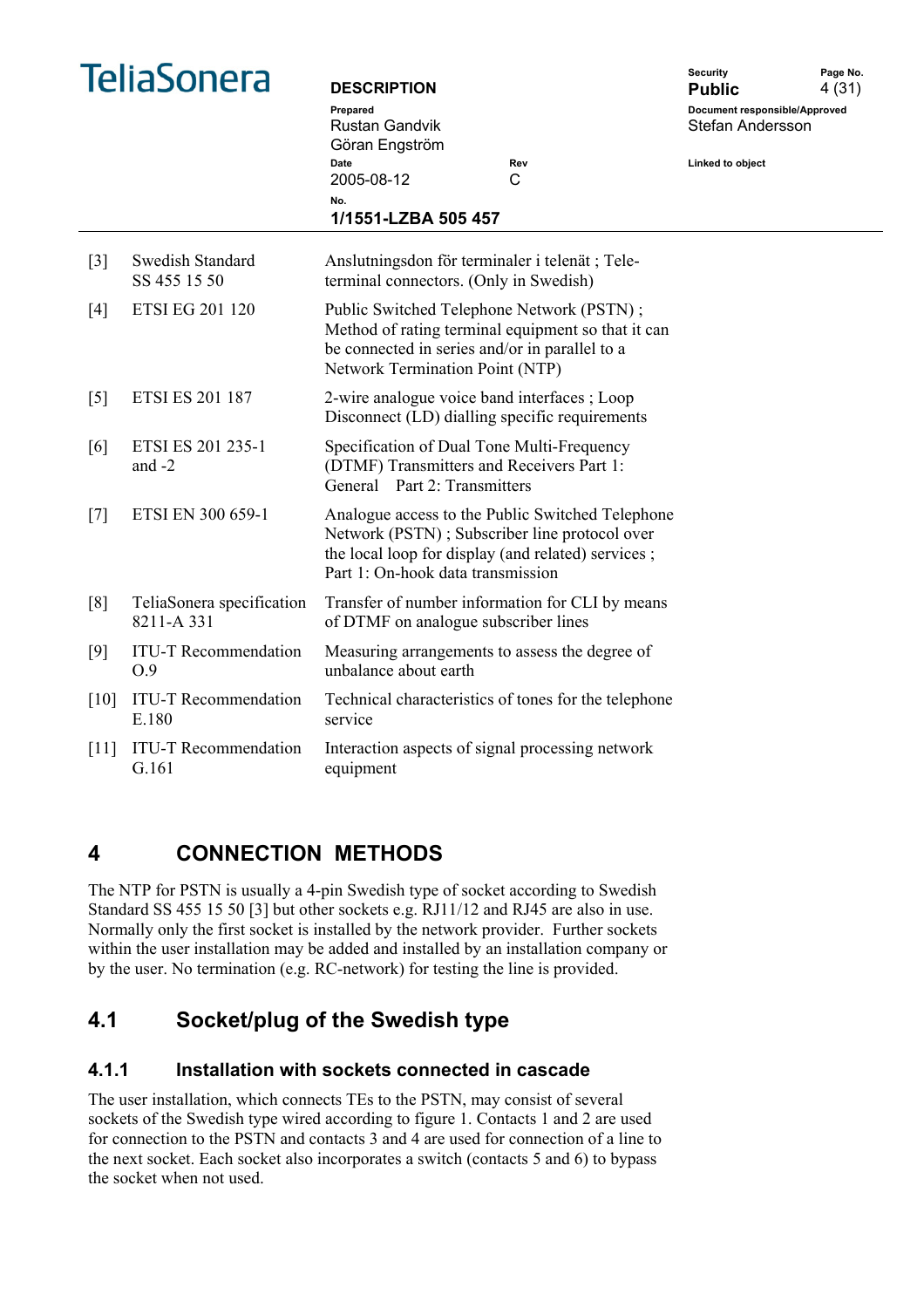

Rustan Gandvik Göran Engström

Security **Page No. DESCRIPTION Public** 5 (31) **Prepared Document responsible/Approved**  Stefan Andersson Date **Date Rev** Rev **Linked to object** 

2005-08-12 C

**No.** 

**1/1551-LZBA 505 457** 



**Figure 1** : Wiring of sockets (SS 455 15 50)

The contacts are arranged in such a way that TEs designed for 4-wire connection will be connected in cascade, in accordance with the two-port principle, see figure 2.



**Figure 2** : 4-wire TEs connected in cascade

Characteristics of the cascade installation with TEs designed for 4-wire connection:

- If all TEs in the user installation are in quiescent state, they are all connected simultaneously in parallel to the line.
- More than one TE can not be in loop state simultaneously.
- A TE can not be placed in loop state if it is connected to a socket behind another TE in loop state.
- A TE in loop state will be disconnected if another TE, connected to a socket prior to the TE first mentioned, is placed in loop state.

Also TEs designed for 2-wire connection, may be connected to this type of installation.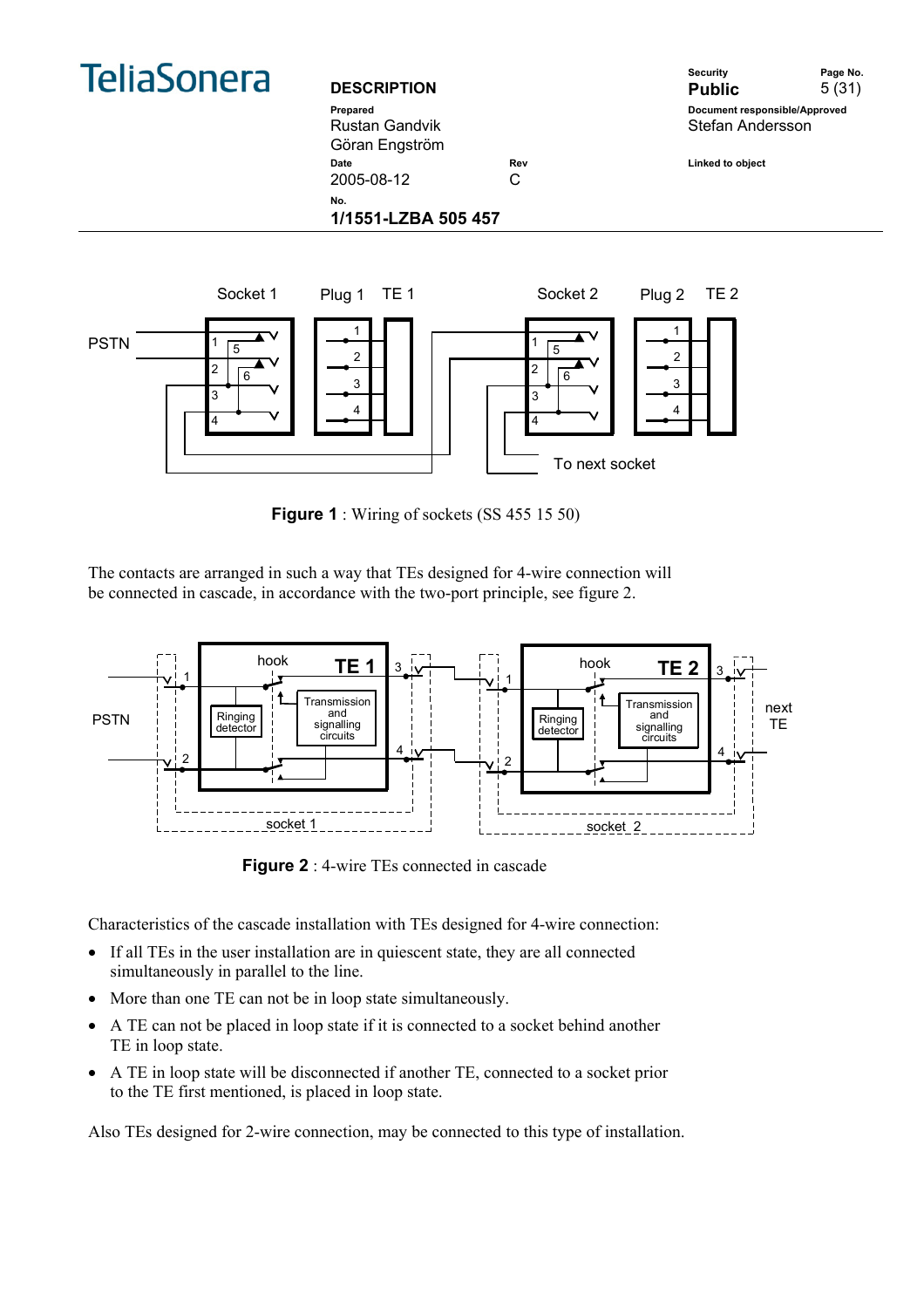

Rustan Gandvik Göran Engström Date **Date Rev** Rev **Linked to object** 2005-08-12 C **No.** 

**1/1551-LZBA 505 457** 

Security **Page No. DESCRIPTION Public** 6 (31) **Prepared Document responsible/Approved**  Stefan Andersson

#### **4.1.2 Installation with sockets connected in parallel**

The user installation may as an alternative to clause 4.1.1 consist of several sockets connected in parallel. Only contacts 1 and 2 of each socket, see figure 1, are used in this case.

TEs designed for 2-wire connection, may be connected to this type of installation.

TEs designed for 4-wire connection, may be connected to this type of installation, although the characteristics will differ from that of the cascade installation described in clause 4.1.1.

#### **4.1.3 Wiring of TE and plug**

A TE designed for 2-wire connection to the Swedish type of socket shall be connected to contacts 1 and 2 of the Swedish type of plug, see figure 3. With such a TE connected to a cascade installation (see figure 1) all sockets behind the TE are disconnected. To preclude such a disconnection, as it is usually not intended, there should be links between contacts 1 and 3 and contacts 2 and 4. These links can be placed within the plug or, if the TE is provided with a 4-wire cord, within the TE.

A TE designed for 4-wire connection (see figure 2) to the Swedish type of socket shall incorporate a switch that,

- in quiescent state, connects the socket behind the TE to the line
- in loop state, disconnects the socket behind the TE from the line.



**Figure 3** : Swedish type of plug (SS 455 15 50)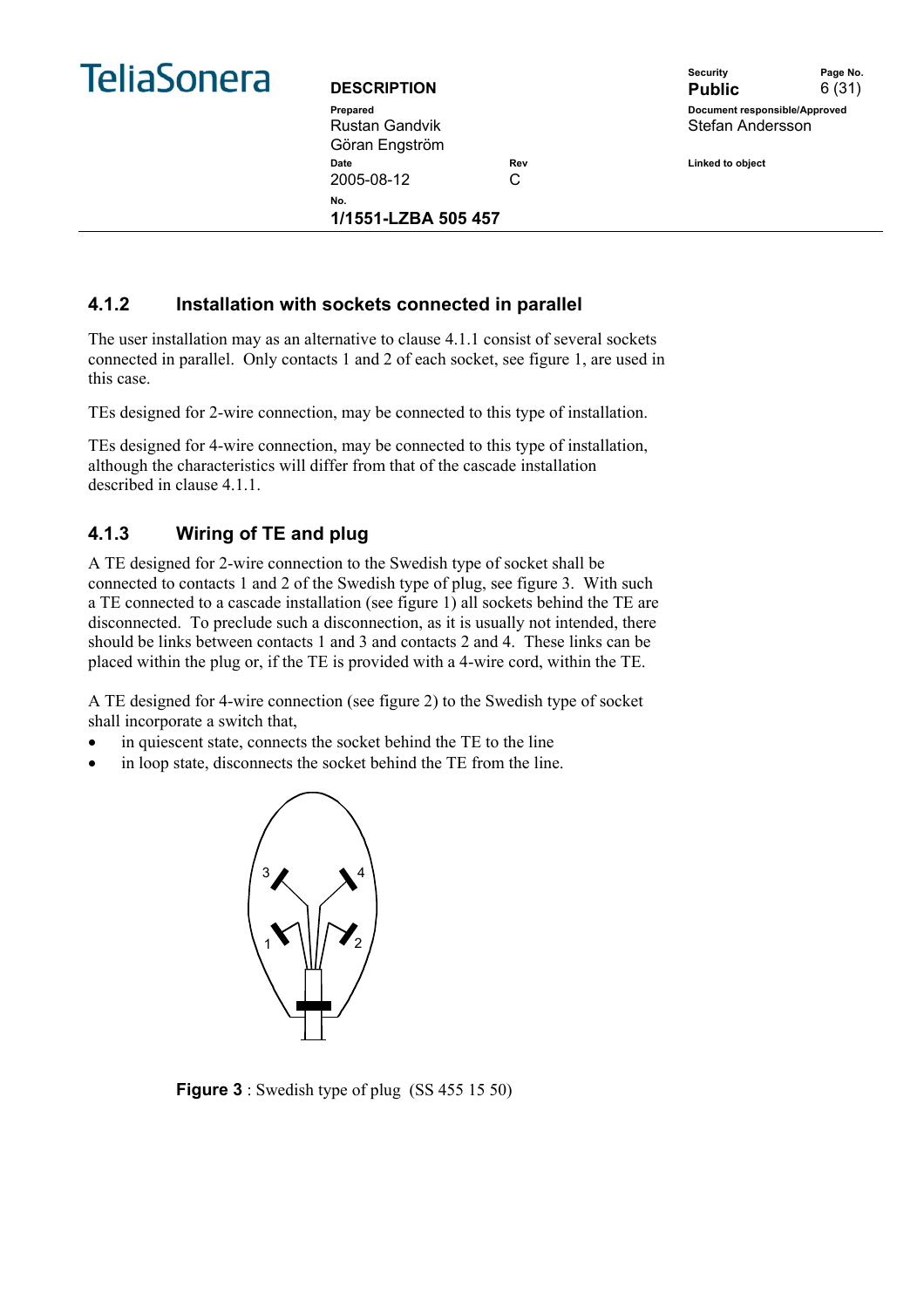

| <b>DESCRIPTION</b>  |     |
|---------------------|-----|
| Prepared            |     |
| Rustan Gandvik      |     |
| Göran Engström      |     |
| Date                | Rev |
| 2005-08-12          | C   |
| N٥.                 |     |
| 1/1551-LZBA 505 457 |     |



**Date Rev Linked to object** 

## **4.2 Socket/plug of the type RJ11/12**

#### **4.2.1 Installation with sockets connected in parallel**

The user installation, which connects TEs to the PSTN, may consist of one or several sockets of the type RJ11/12 connected in parallel using contacts 3 and 4 in each socket (see figure 4).



**Figure 4** : RJ11/12 socket, front view

#### **4.2.2 Installation with sockets connected in cascade**

The user installation may as an alternative to clause 4.2.1 consist of several sockets connected in cascade using contacts 3 and 4 for the connection towards the PSTN and contacts 5 and 2 for the connection of a line to the next socket. In such an installation the connection to sockets behind a certain socket will be disconnected if this socket is not used. Insertion of a dummy plug in the unused socket will preclude this disconnection.

#### **4.2.3 Wiring of TE and plug**

A TE designed for 2-wire connection to the installation described in clause 4.2.1 shall provide a plug of the type RJ11/12 using contacts 3 and 4.

A TE designed for 4-wire connection to the installation described in clause 4.2.2 shall provide a plug of the type RJ11/12 using contacts 3 and 4 for connection towards the PSTN and the contacts 5 and 2 for the connection of a line towards the next socket.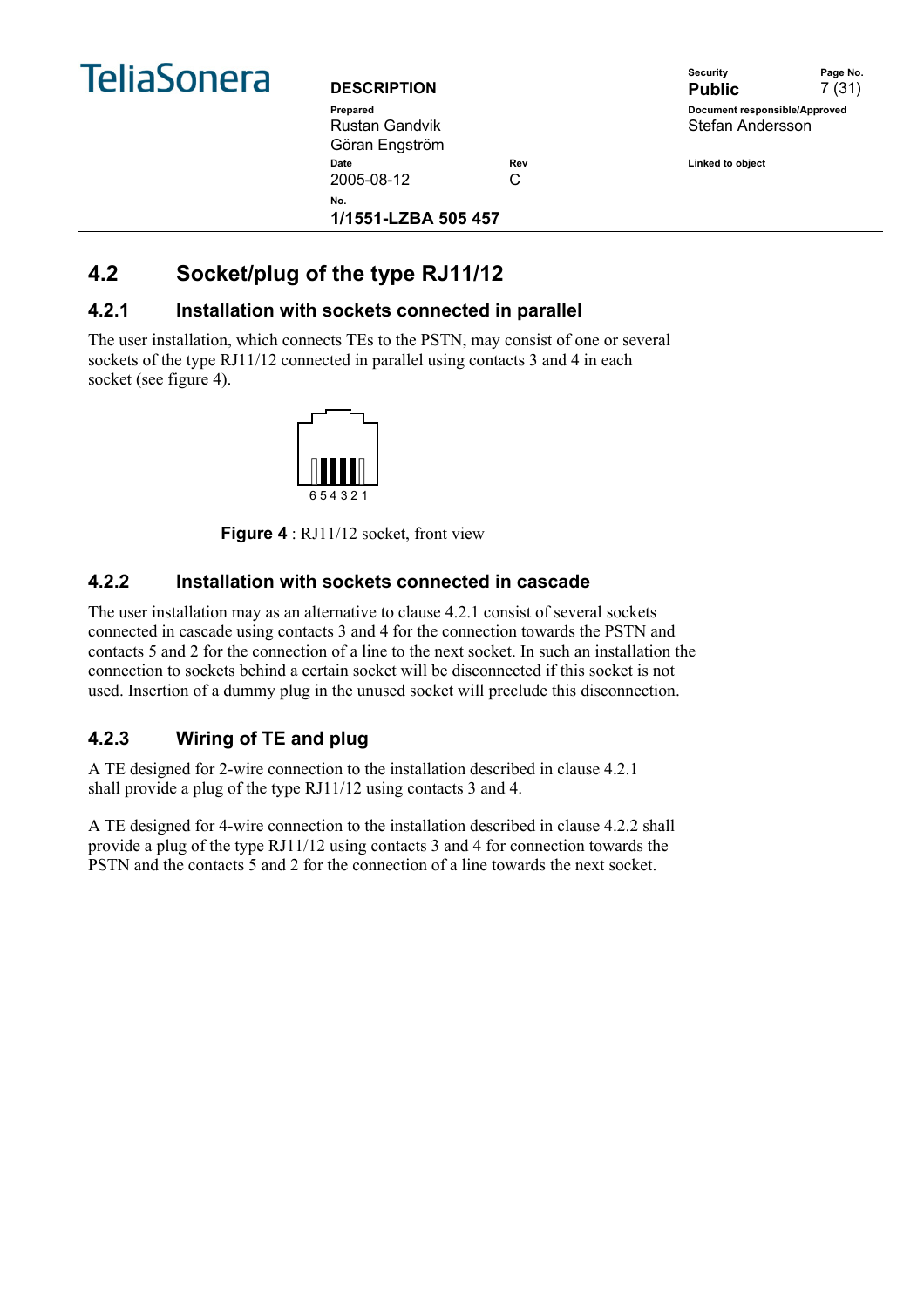

| <b>DESCRIPTION</b>         |     |
|----------------------------|-----|
| Prepared                   |     |
| Rustan Gandvik             |     |
| Göran Engström             |     |
| Date                       | Re۱ |
| 2005-08-12                 | C   |
| N٥.<br>1/1551-LZBA 505 457 |     |
|                            |     |

Security **Page No. DESCRIPTION Public** 8 (31) **Pocument responsible/Approved** Stefan Andersson

**Date Rev Linked to object** 

## **4.3 Socket/plug of the type RJ45**

#### **4.3.1 Installation with sockets connected in parallel**

The user installation, which connects TEs to the PSTN, may consist of one or several sockets of the type RJ45 connected in parallel using contacts 4 and 5 in each socket (see figure 5).



**Figure 5** : RJ45 socket, front view

#### **4.3.2 Installation with sockets connected in cascade**

The user installation may as an alternative to clause 4.3.1 consist of several sockets connected in cascade using contacts 4 and 5 for the connection towards the PSTN and contacts 3 and 6 for the connection of a line to the next socket. The contacts 1, 2, 7 and 8 are not used. In such an installation the connection to sockets behind a certain socket will be disconnected if this socket is not used. Insertion of a dummy plug in the unused socket will preclude this disconnection.

#### **4.3.3 Wiring of TE and plug**

A TE designed for 2-wire connection to the installation described in clause 4.3.1 shall provide a plug of the type RJ45 using contacts 4 and 5.

A TE designed for 4-wire connection to the installation described in clause 4.3.2 shall provide a plug of the type RJ45 using contacts 4 and 5 for connection towards the PSTN and the contacts 3 and 6 for the connection of a line towards the next socket.

## **5 WIRING ARRANGEMENTS AND DRIVING CAPABILITY**

Wiring arrangements is described in clause 4. The NTP is capable of supporting a combination of TEs whose total load is not greater than 100 LU as specified in ETSI EG 201 120 [4].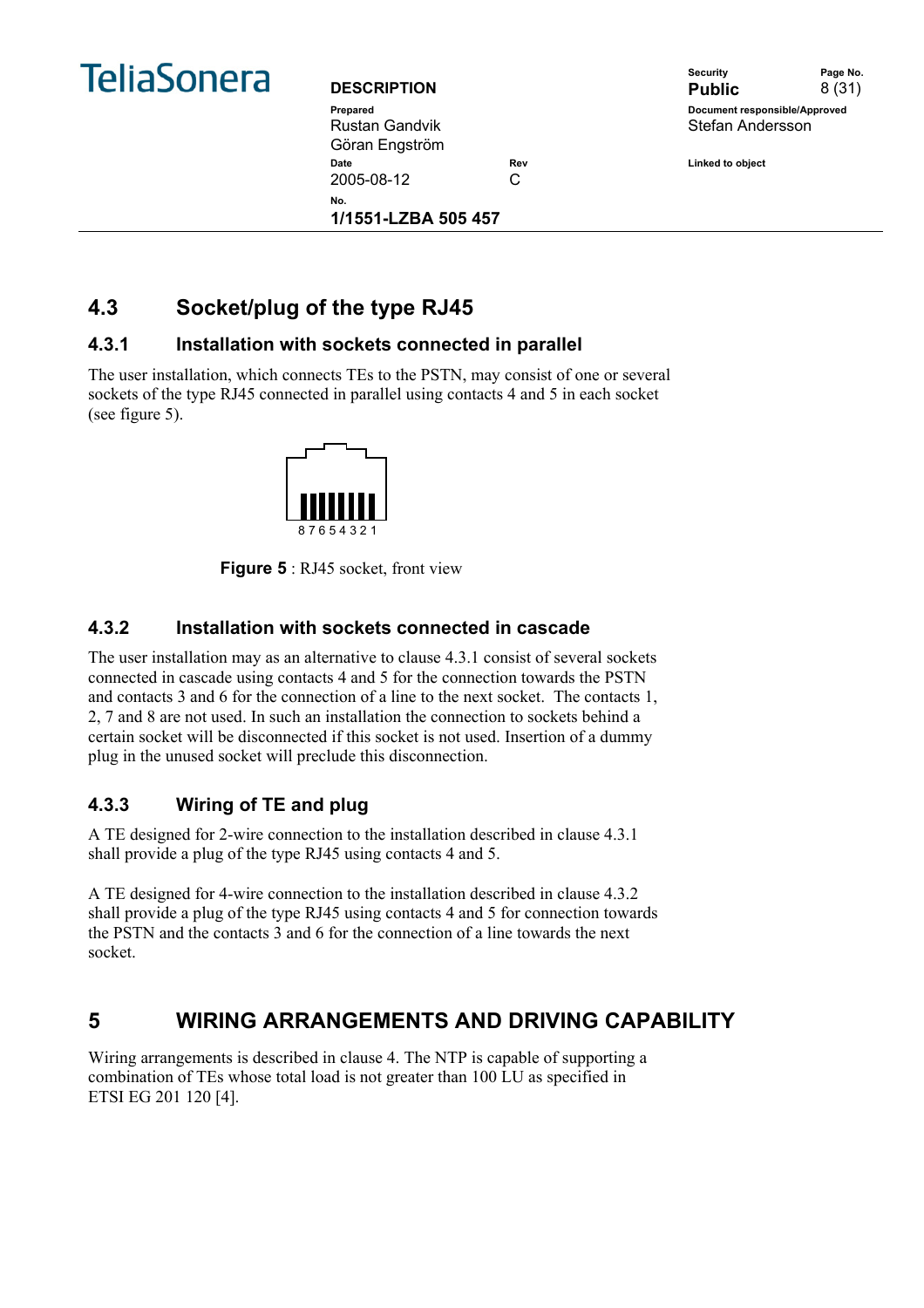

Rustan Gandvik Göran Engström Date **Rev Rev Linked to object Date** 2005-08-12 C

Security **Page No. DESCRIPTION** Public 9 (31) **Prepared Document responsible/Approved**  Stefan Andersson

**No.** 

**1/1551-LZBA 505 457** 

## **6 DC VOLTAGES AND FEED CONDITIONS**

## **6.1 DC Voltage – On Hook**

#### **6.1.1 Maximum on-hook voltage**

Maximum DC voltage across a 300 kΩ resistance connected between the a- and b-wires at the NTP : 55 V

*NOTE*: However, a maximum of 100 V DC is used for line testing.

#### **6.1.2 Minimum on-hook voltage**

Minimum DC voltage across a 300 kΩ resistance connected between the a- and b-wires at the majority of NTPs : 40 V

At approximately 4 % of the NTPs, the minimum voltage may be as low as 33 V. This percentage will be reduced to about 0,4 % during 2005.

At approximately 0,1 % of the NTPs, the minimum voltage may be as low as 15 V.

#### **6.1.3 Voltage in certain cases**

In case the PSTN service is delivered by a terminal adapter (TA), which is powered from the AC mains at the users premises, the DC voltage at NTP (and all telephony functions) may disappear in case of mains failure.

## **6.2 Polarity**

*Idle state polarity* is defined as  $(+)$  on a-wire and  $(-)$  on b-wire. *Communication state polarity* is defined as (-) on a-wire and (+) on b-wire.

Which is a-wire and b-wire at the NTP, may vary from time to time depending on operator´s maintenance activities in the access network.

Polarity reversals are used as Answer Signal (see clause 10) and as Clearing Signal from the network (see clause13). Polarity reversals are also used as alerting signals in conjunction with display services (see clause 15).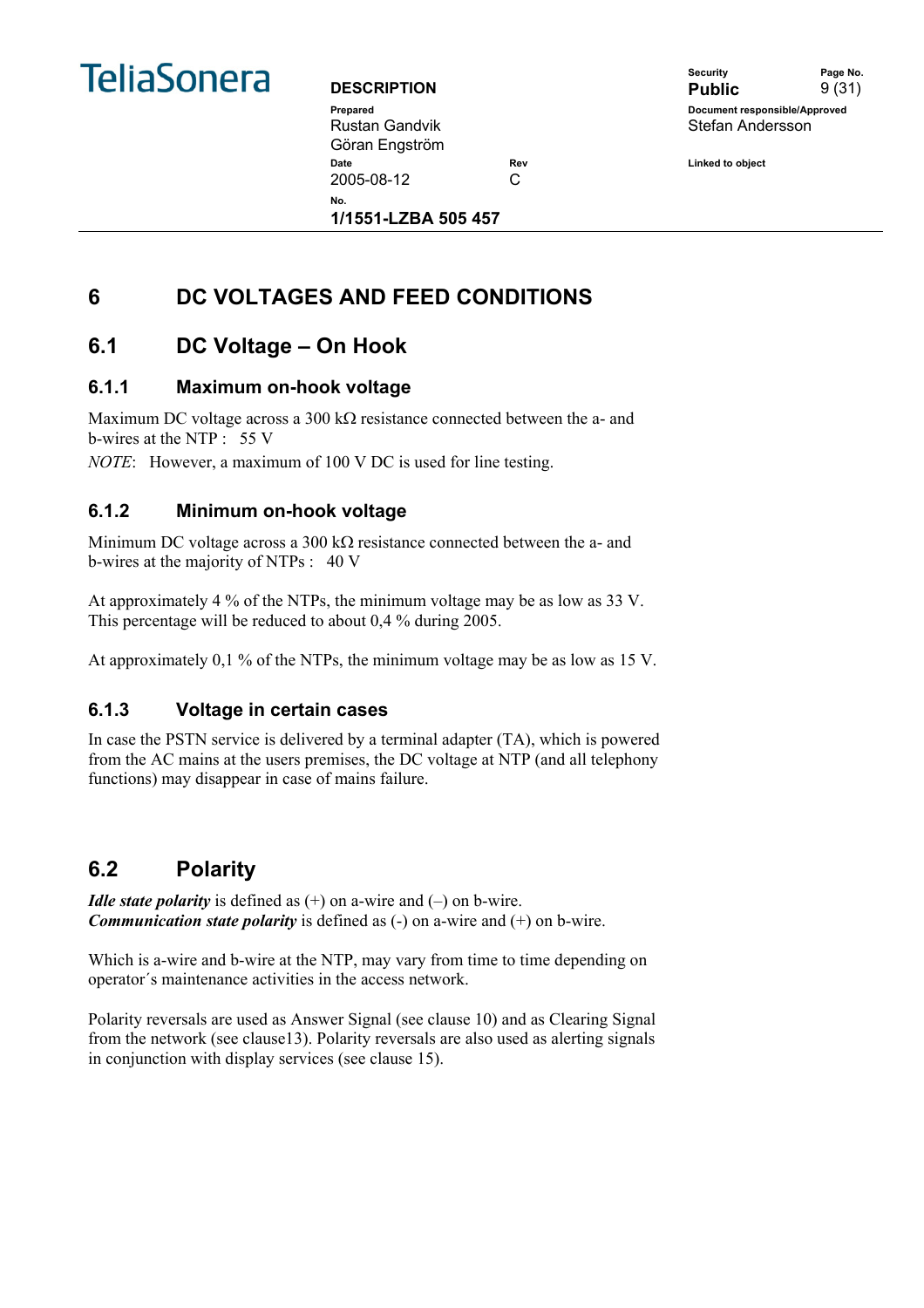

Rustan Gandvik Göran Engström Date **Rev Rev Linked to object Date** 2005-08-12 C **No.** 

**1/1551-LZBA 505 457** 

Security **Page No. DESCRIPTION** Public 10 (31) **Prepared Document responsible/Approved**  Stefan Andersson

## **6.3 Line current**

#### **6.3.1 Resistive DC current feeding**

For the majority of PSTN access lines, the feeding source consists of a DC voltage of 48-50V (nominally) in series with  $2x800 \Omega$  (nominally). The loop resistance for the access line (from the feeding source to the NTP) is normally less than 1200  $\Omega$ . The maximum and minimum currents at an NTP will depend on the line´s loop resistance and the DC resistance of the user´s TE.

Maximum DC current into a 0  $\Omega$  resistance connected across the a- and b-wires at the NTP  $\cdot$  36 mA

Minimum DC current into a 300  $\Omega$  resistance connected across the a- and b-wires at the NTP : 14 mA

#### **6.3.2 Constant DC current feeding**

For a minor part of the PSTN access lines, the current feeding source provides an approximately constant current. At present these are used for short local loop applications (loop resistance 0-300 Ω) e.g. ISDN terminal adapters, IP terminal adapters and pair gain systems. These systems are specified to provide a current of 25-29 mA when the NTP is terminated with a resistance of 200-900  $\Omega$ .

## **6.4 Park condition**

Certain types of line interfaces may enter a park condition (power-down mode) resulting in a constant current feed of 14-15 mA.

This will apply at an NTP where the connected TE

- is still off-hook and 60s has elapsed since the clearing signal (see clause 13) from the network was sent.
- has seized the line but no dialling has started and 90 s has elapsed.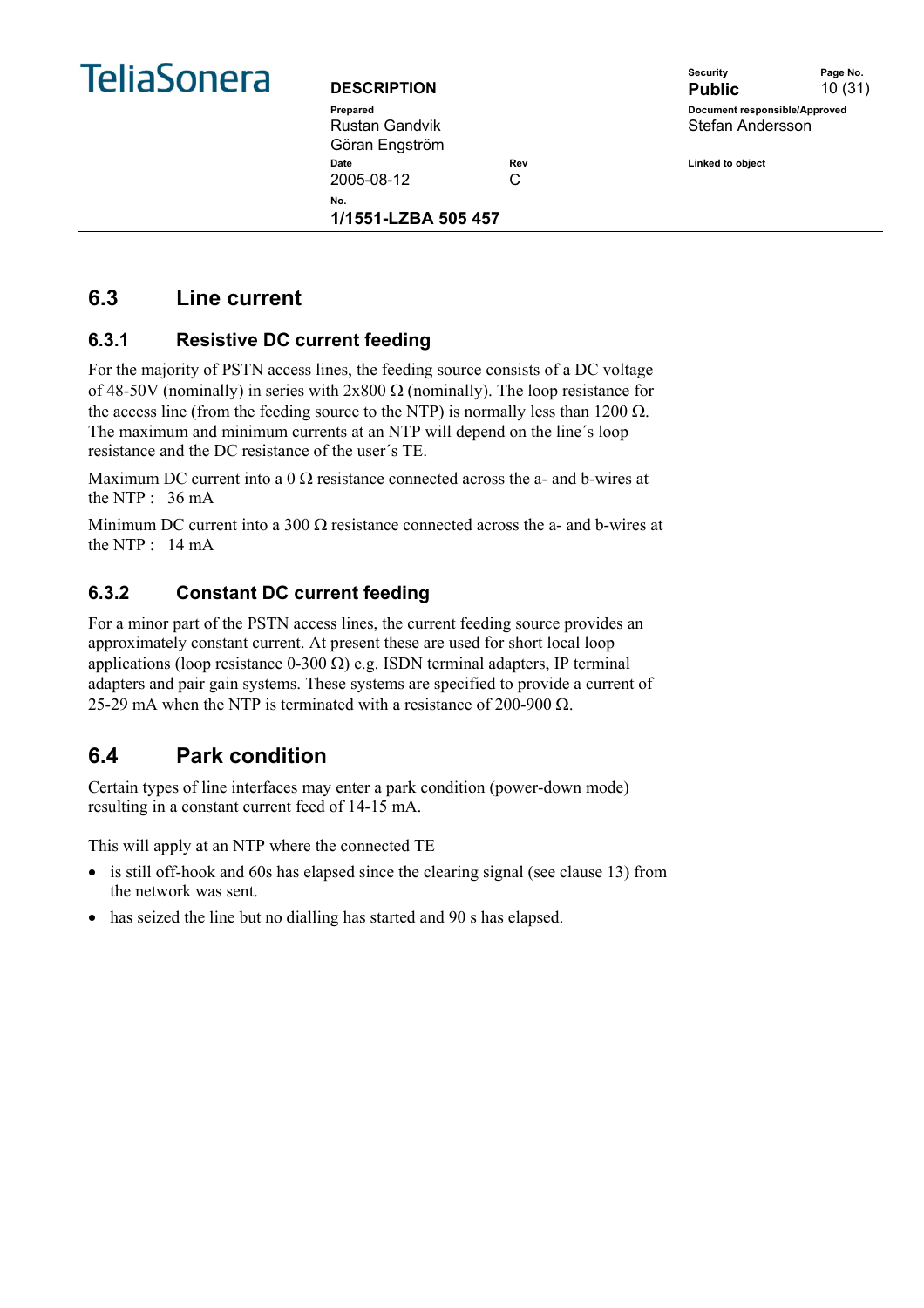

Rustan Gandvik Göran Engström Date **Date Rev** Rev **Linked to object** 2005-08-12 C

**1/1551-LZBA 505 457** 

**No.** 

Security **Page No. DESCRIPTION** Public 11 (31) **Prepared Document responsible/Approved**  Stefan Andersson

## **7 SEIZURE**

## **7.1 Conditions at the NTP not recognized as a seizure**

A resistance of  $>12$  k $\Omega$  connected across the a- and b-wires at the NTP, will not be recognized as a seizure condition. It should be noted that in general the resistance of the user´s installation in quiescent state is substantial lower than the resistance of a single TE as the installation consist of several TEs connected in parallel.

## **7.2 Conditions at the NTP to facilitate line testing**

To facilitate line testing, the DC resistance between the a- and b-wires of a TE should be substantially higher than the non-seizure value of clause 7.1.

The minimum DC resistance that can be connected between the a- and b-wires at the NTP without disturbing the line testing equipment is 1 M $\Omega$ .

The minimum DC resistance that can be connected between a-wire and earth or between b-wire and earth at the NTP without disturbing the line testing equipment is 10 MΩ.

These parameters will be affected by the number of TEs connected in parallel.

## **7.3 Conditions at the NTP which will be interpreted as a seize signal**

A resistance of  $\leq 1.3$  kΩ connected between the a-wire and b-wires at the NTP, will be recognized as a seizure signal.

## **7.4 Time required for seizure signal to be recognized**

A seizure signal that is applied during < 80 ms will not be interpreted as a seizure condition.

A seizure signal that is applied during >120 ms will be interpreted as a seizure condition.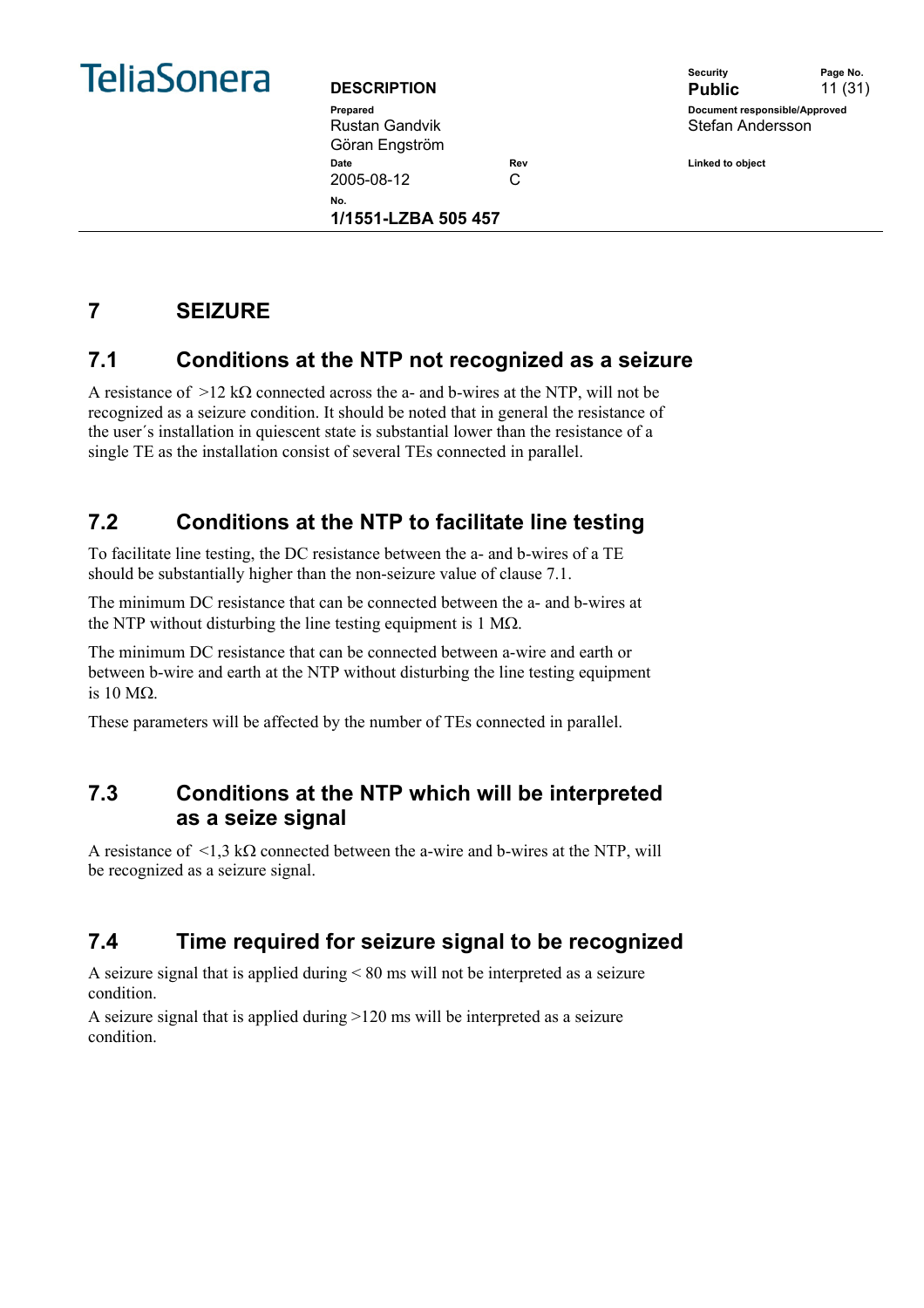

Rustan Gandvik Göran Engström **Date Date Rev Rev Rev Linked to object** 2005-08-12 C

**1/1551-LZBA 505 457** 

|                    | <b>Security</b>               | Page No. |
|--------------------|-------------------------------|----------|
| <b>DESCRIPTION</b> | <b>Public</b>                 | 12(31)   |
| Prepared           | Document responsible/Approved |          |
| Rustan Gandvik     | Stefan Andersson              |          |
|                    |                               |          |

**8 DIALLING** 

## **8.1 Type of dialling accepted**

All analogue single line PSTN interfaces support DTMF dialling. Loop disconnect dialling is so far supported by the majority of interfaces. However, it is not recommended to use loop disconnect dialling in new TE as

• an increasing number of PSTN interfaces will not support this dialling

**No.** 

- the loop disconnect dialling as used by TeliaSonera deviates from ES 201 187 [5]
- supplementary services and other DTMF based services can not be used.

## **8.2 Reception of first digit**

The network is ready to receive the first digit during the time period when dial tone is sent (see clauses 18.1 and 18.2). Normally the dial tone is presented 150-250 ms after the line seizure. However, for some types of interfaces a line test is done before the dial tone is sent which may delay the tone up to 1 s.

## **8.3 Number and timing of call attempts**

The network will accept a minimum time interval of 0,5 s between the release by the TE of one (unsuccessful) call attempt and the seizure for the next attempt.

*NOTE* : In most practical applications it is however sensible to use a considerably greater value, so as to provide an appropriate compromise between the rate of redialling and the likelihood of the repeat call attempt being successful, taking into account the typical holding times for different types of calls.

It is recommended to limit the number of call attempts in a redial sequence to reduce the disturbances that will occur, if a wrong number is dialled repeatedly.

## **8.4 DTMF dialling**

At the NTP the network will accept DTMF transmitters meeting the characteristics of ES 201 235-2 [6].

## **8.5 Loop disconnect dialling**

Not recommended. See clause 8.1.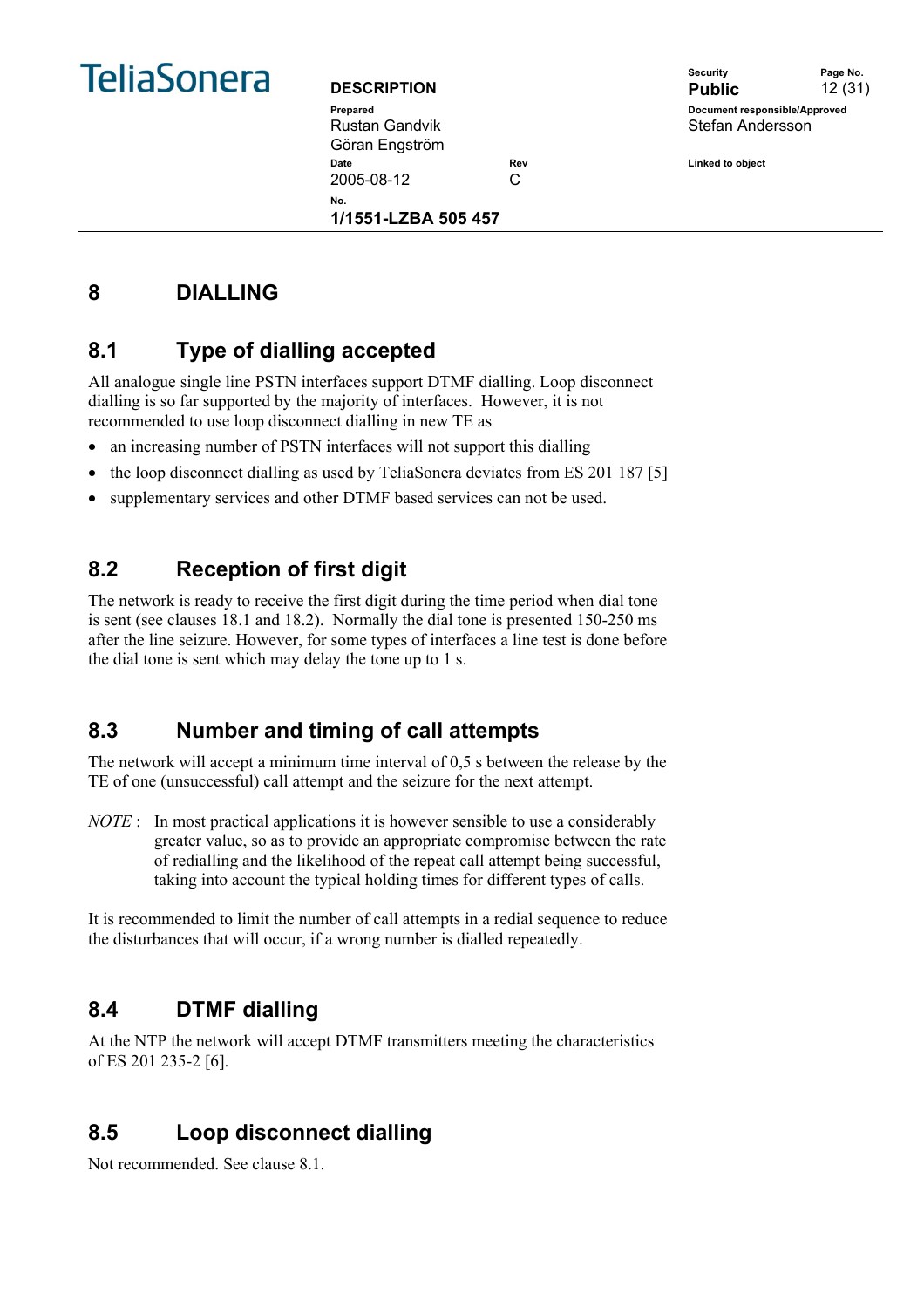

| <b>DESCRIPTION</b> |                     |     |
|--------------------|---------------------|-----|
| Prepared           |                     |     |
| Rustan Gandvik     |                     |     |
| Göran Engström     |                     |     |
| Date               |                     | Re١ |
| 2005-08-12         |                     | C   |
| Nο.                | 1/1551-LZBA 505 457 |     |
|                    |                     |     |

|                    | Security                      | Page No. |
|--------------------|-------------------------------|----------|
| <b>DESCRIPTION</b> | <b>Public</b>                 | 13(31)   |
| Prepared           | Document responsible/Approved |          |
| Rustan Gandvik     | Stefan Andersson              |          |
| Cörən Engetröm     |                               |          |

**Date Rev Linked to object** 

## **9 RINGING SIGNALS**

The *cadence* of a ringing signal sent by the PSTN is the pattern of sound/silence which gives it a characteristic rhythm. E.g. for a signal with a cadence of 1,0 s on and  $5,0$  s off, the cadence is denoted as  $1,0 - 5,0$  s.

## **9.1 Ordinary ringing signal**

Ordinary ringing signal is sent to the called party to indicate an incoming call.

|                                                           |                              | Cadence: $1,0-5,0$ s tolerance: $\pm 10\%$                                                                                      |
|-----------------------------------------------------------|------------------------------|---------------------------------------------------------------------------------------------------------------------------------|
|                                                           |                              | However, the first ringing pulse may have a length of $0,3-1,6$ s                                                               |
| Duration :                                                |                              | As long as the call has not been answered by the called party or<br>released by the calling party, however not more than 180 s. |
| Frequency : $25 \text{ Hz}$                               |                              | tolerance : $\pm$ 2 Hz                                                                                                          |
|                                                           | Maximum AC voltage : 90 Vrms |                                                                                                                                 |
| Minimum AC voltage across a load of $4 k\Omega$ : 40 Vrms |                              |                                                                                                                                 |

The waveform is sinusoidal with harmonic distortion  $\leq 10\%$ at resistive loads  $> 4$  kΩ.

The ringing voltage is superimposed on the idle state (on-hook) DC feeding voltage.

For the majority of NTPs, the ringing is unbalanced and the ringing voltage is applied to the b-wire.

For a few types of NTPs, the ringing is balanced, i.e. the ringing voltage is applied to both the a- and b-wire.

*NOTE:* The voltage between the a- and b-wires (as perceived by the TE) for an unbalanced ringing, with a certain AC voltage magnitude, will be the same as for a balanced ringing where half that AC voltage is applied to each wire and with a phase difference of 180° between the wires.

When the TE has answered the call at the NTP, the ringing signal may be applied for a further period of 200 ms.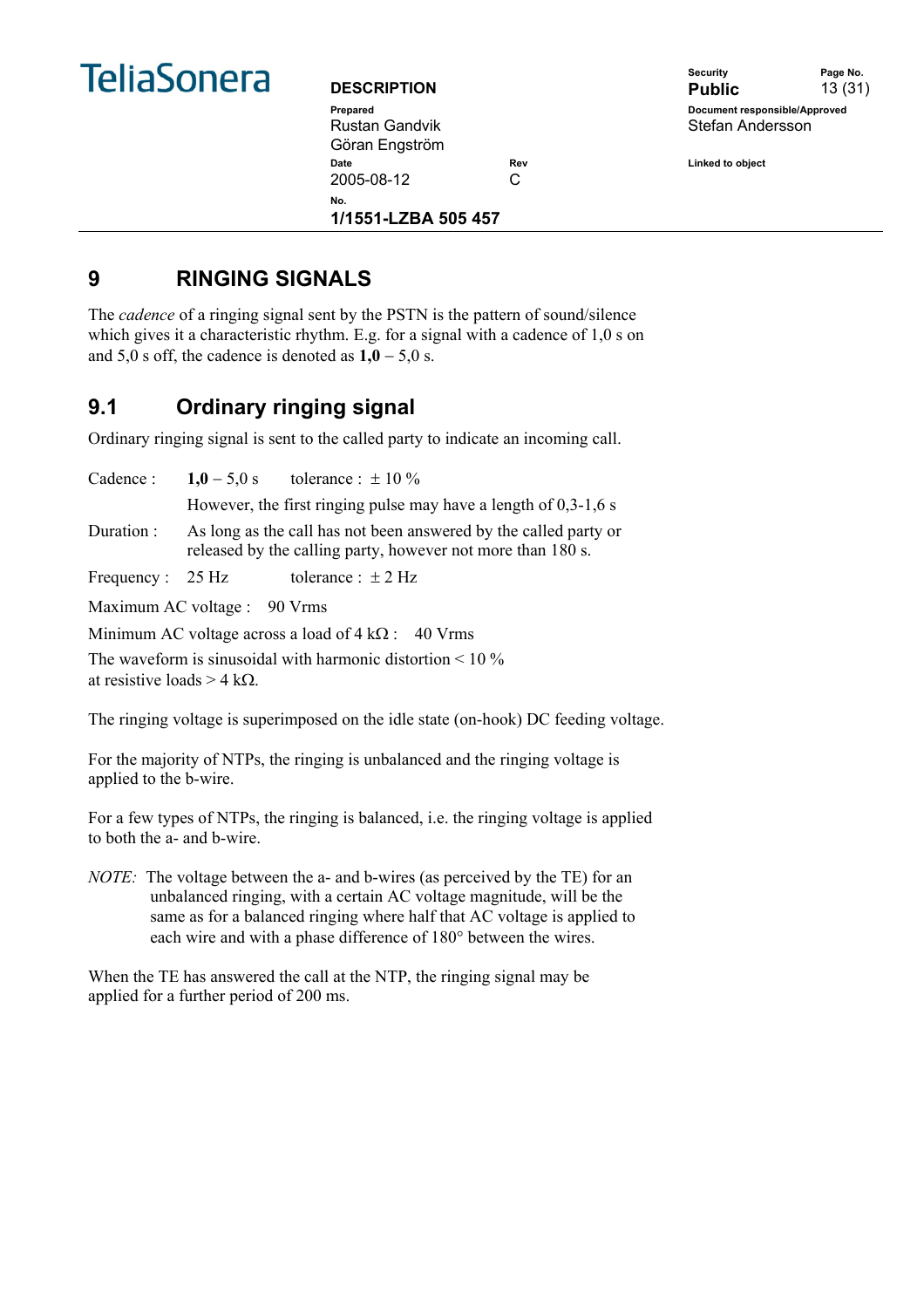

Rustan Gandvik Göran Engström Date **Date Rev** Rev **Linked to object** 2005-08-12 C **No.** 

**1/1551-LZBA 505 457** 



## **9.2 CCBS ringing signal**

The CCBS (Completion of Calls to Busy Subscriber) ringing signal is sent to a user to indicate that a called party, that previously was busy, now is available. The network has been monitoring the called party since the failed call attempt and alerts the original calling party.

Cadence:  $0,3 - 0,4 s$  tolerance:  $\pm 10 \%$ Duration : As long as the call has not been answered by the receiver of the CCBS ringing signal, however not more than 20 s.

All other characteristics: As for ordinary ringing signal, see clause 9.1

## **10 ANSWER SIGNAL**

The PSTN indicates call answer by reversing the voltage polarity at the NTP of both the calling and the called party (from idle polarity to communication state polarity). The polarity reversal at the NTP of the called party normally takes place within 150 ms from the answer.

## **11 CHARGING INFORMATION**

The charging information service in the PSTN based on sending of 12 kHz pulses has been phased out and is available only for existing users of the service.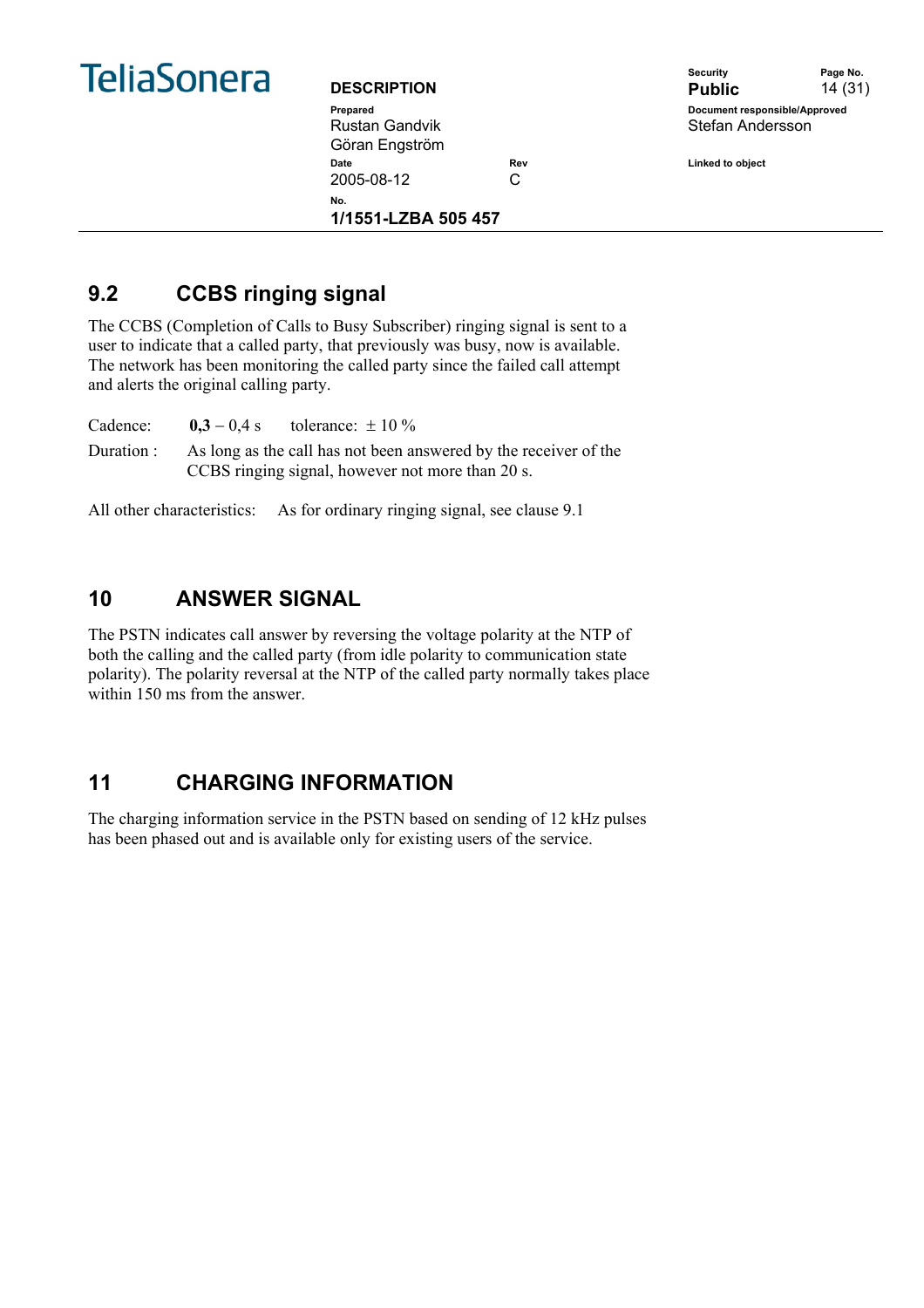

Rustan Gandvik Göran Engström Date **Date Rev** Rev **Linked to object** 2005-08-12 C **No.** 

**1/1551-LZBA 505 457** 



## **12 REGISTER RECALL**

Terminal equipment generates a Register Recall signal (R-signal) by breaking the normal DC loop for a specific period (timed break recall) in communication state. The PSTN will accept register recall signals meeting the following description:

| Minimum duration of the break period :        | $50 \text{ ms}$  |
|-----------------------------------------------|------------------|
| Maximum duration of the break period:         | $130 \text{ ms}$ |
| Maximum residual current during break period: | 1 mA             |

## **13 CLEARING SIGNAL FROM THE NETWORK**

When in communication state, the PSTN has detected a high-ohmic loop (TE on-hook) at the NTP of the *calling party*, the PSTN will disconnect the call and send a release signal i.e. reverse the voltage polarity from communication to idle state polarity at both the calling and the called party NTP within 3 s.

When in communication state, the PSTN has detected a high-ohmic loop (TE onhook) at the NTP of the *called party*, the PSTN will disconnect the call and send a release signal i.e. reverse the voltage polarity from communication state polarity to idle state polarity at both the calling and the called party NTP after 90 s.

During the supervision time (the 90 s), the called party may return to communication state by connecting a low-ohmic loop (TE off-hook) to the NTP. In case of a subsequent high-ohmic loop the 90 s timer will restart. If, during the supervision time the PSTN detects a high-ohmic loop (TE on-hook) at the NTP of the calling party, the PSTN will disconnect the call and send a release signal i.e. reverse the voltage polarity from communication state polarity to idle state polarity at both the calling and the called party NTP within 3 s.

*NOTE:* The supervision time, 90 s, makes it possible for the called party to change to another TE without releasing the call.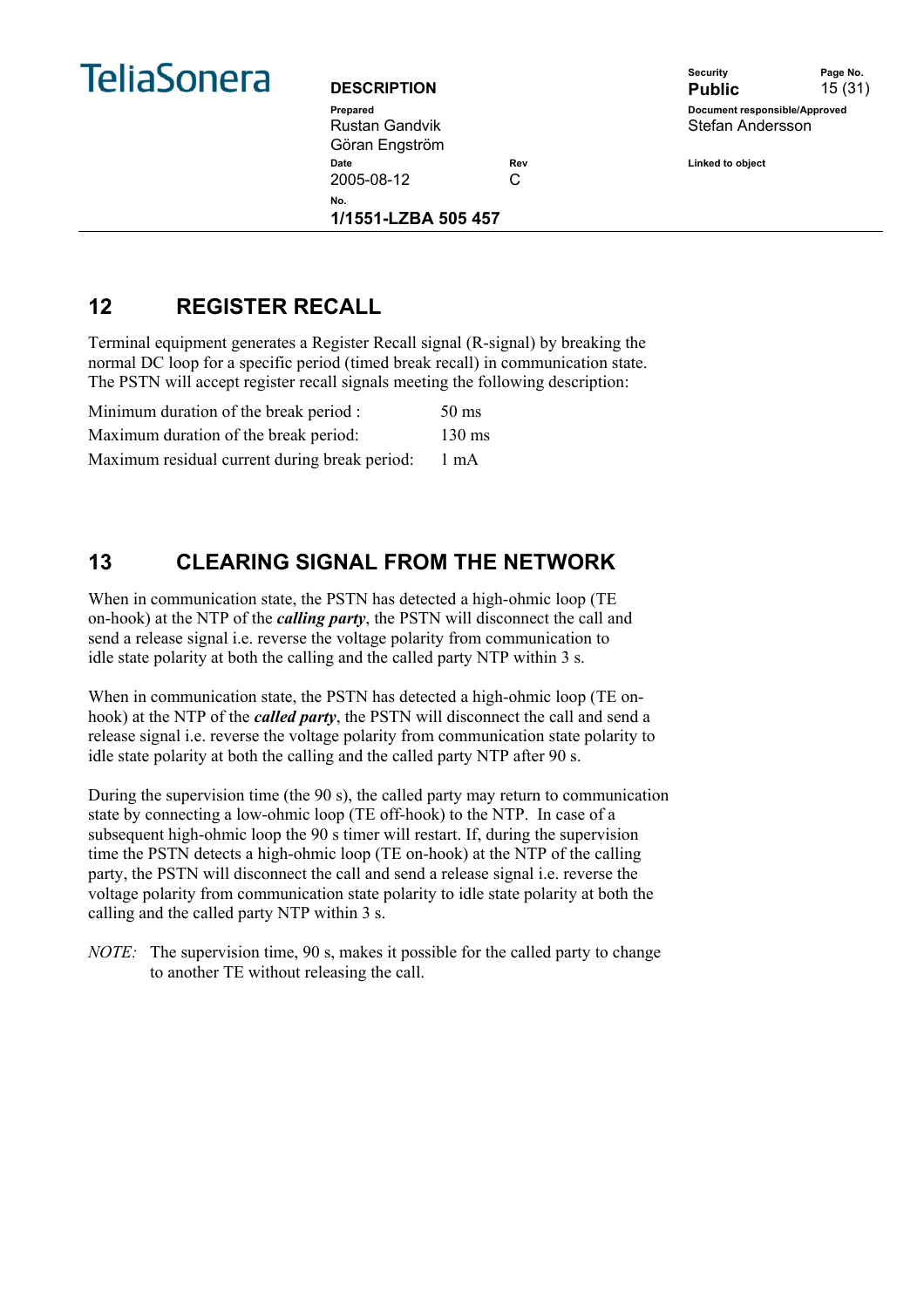

| <b>DESCRIPTION</b>         |     |
|----------------------------|-----|
| Prepared                   |     |
| Rustan Gandvik             |     |
| Göran Engström             |     |
| Date                       | Rev |
| 2005-08-12                 | C   |
| N٥.<br>1/1551-LZBA 505 457 |     |

|                    | Security                      | Page No. |
|--------------------|-------------------------------|----------|
| <b>DESCRIPTION</b> | <b>Public</b>                 | 16(31)   |
| Prepared           | Document responsible/Approved |          |
| Rustan Gandvik     | Stefan Andersson              |          |

**Date Rev Linked to object** 

## **14 SIGNALLING FOR SUPPLEMENTARY SERVICES**

The supplementary services mentioned below are available in the PSTN. Some of them are generally available and free, some have to be requested from Telia at certain price. For activation and deactivation of the services, DTMF characters including  $*$  and  $\#$  shall be used. For making switching orders, the Register Recall  $(R)$ function shall be used (see clause 12).

## **14.1 Services with standardized service codes**

#### **14.1.1 Call Forwarding Unconditional (CFU)**

CFU (Swedish term: *Vidarekoppling direkt*) enables a user to have all incoming calls, which are addressed to his number, forwarded to another number.

CFU to any number :

Activation  $\cdot$  \* 21 \* number # Deactivation  $\cdot$  # 21 # Status check :  $* # 21 #$  or  $* # 21 *$  number #

CFU to a fixed number. This fixed number has to be set by Telia :

Activation : \* 22 # Deactivation  $\cdot$  # 22 # Status check :  $* # 22 #$ 

All actions are confirmed by verbal recorded announcements from the network.

#### **14.1.2 Call Forwarding on No Reply (CFNR)**

CFNR (Swedish term: *Vidarekoppling vid ej svar*) enables a user to have all incoming calls, which meet with no reply and are addressed to his number, forwarded to another number.

CFNR to any number :

| Activation :            | $* 61 * number #$                                   | (forwarding after 28 s)                                               |
|-------------------------|-----------------------------------------------------|-----------------------------------------------------------------------|
| or:                     |                                                     | $* 61 * number * ss # where ss (5-60 s) is the time until forwarding$ |
| Deactivation : $\#61\#$ |                                                     |                                                                       |
|                         | Status check : $* \# 61 \#$ or $* \# 61 *$ number # |                                                                       |

CFNR to a fixed number. This fixed number has to be set by Telia :

| Activation :   | $* 62#$     | (forwarding after 28 s)                          |
|----------------|-------------|--------------------------------------------------|
| or:            | * 62 * ss # | where ss $(5-60 s)$ is the time until forwarding |
| Deactivation : | #62#        |                                                  |
| Status check:  | $*$ # 62 #  |                                                  |

All actions are confirmed by verbal recorded announcements from the network.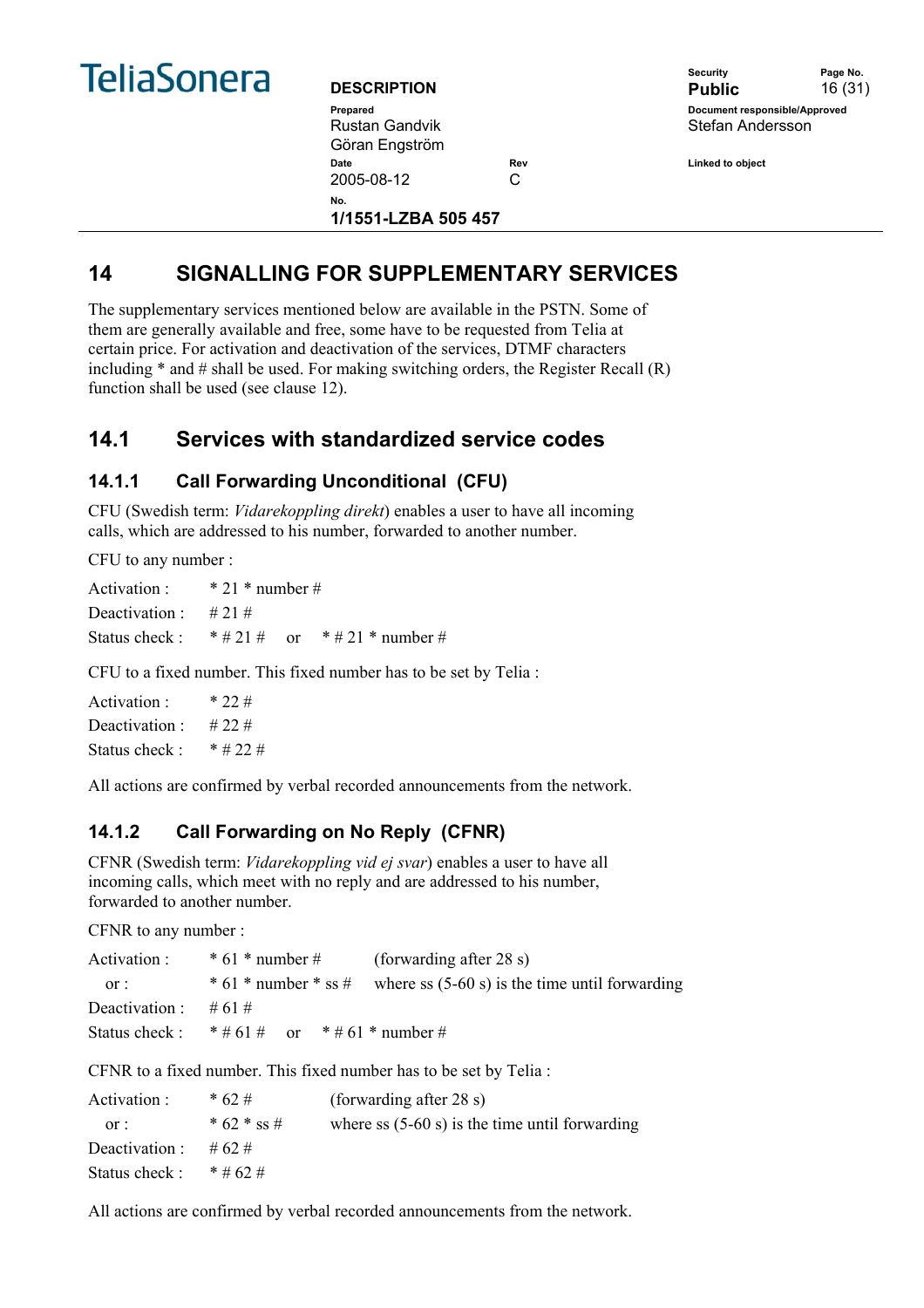

| <b>DESCRIPTION</b>  |     |
|---------------------|-----|
| Prepared            |     |
| Rustan Gandvik      |     |
| Göran Engström      |     |
| Date                | Re١ |
| 2005-08-12          | C   |
| N٥.                 |     |
| 1/1551-LZBA 505 457 |     |



**Date Rev Linked to object** 

### **14.1.3 Call Forwarding on Busy (CFB)**

CFB (Swedish term: *Vidarekoppling vid upptaget*) enables a user to have all incoming calls, which meet with busy and are addressed to his number, forwarded to another number. This supplementary service has to be requested from Telia.

CFB to any number :

| Activation :                | * $67$ * number # |            |                   |
|-----------------------------|-------------------|------------|-------------------|
| Deactivation : #67#         |                   |            |                   |
| Status check : $* \# 67 \#$ |                   | $\alpha$ r | * # 67 * number # |

CFB to a fixed number. This fixed number has to be set by Telia.

| Activation:   | * 68 #     |
|---------------|------------|
| Deactivation: | #68#       |
| Status check: | $*$ # 68 # |

All actions are confirmed by verbal recorded announcements from the network.

#### **14.1.4 Abbreviated dialling (ADI)**

ADI (Swedish term: *Kortnummer)* enables a user to make a call by sending a short code instead of a full number. This supplementary service has to be requested from Telia.

| Registration of a short code: | $* 51 * short code * full number #$       |
|-------------------------------|-------------------------------------------|
| Removal of a short code:      | # 51 $*$ short code #                     |
| Status check:                 | $*$ # 51 $*$ short code # or              |
|                               | $*$ # 51 $*$ short code $*$ full number # |

All actions are confirmed by verbal recorded announcements from the network.

To use the short code : short code #

#### **14.1.5 Fixed destination call (FDC)**

FDC (Swedish term: *Direkt uppringning)* enables a user to set up a call to a predetermined number, by lifting the handset only. This supplementary service has to be requested from Telia.

Two variants exist: a) Immediate set up b) Set up with a delay of 4 to 15s in steps of 1s.

For variant b) the desired set up delay has to be requested from Telia. This variant may be managed by the user as follows :

| Registration : | $*$ 53 $*$ the predetermined number # |  |                                                       |
|----------------|---------------------------------------|--|-------------------------------------------------------|
| Removal:       | # 53 #                                |  |                                                       |
| Status check : |                                       |  | $*$ # 53 # or $*$ # 53 $*$ the predetermined number # |

All actions are confirmed by verbal recorded announcements from the network. The emergency number 112 as a predetermined number, has to be requested from Telia and cannot be set by the user.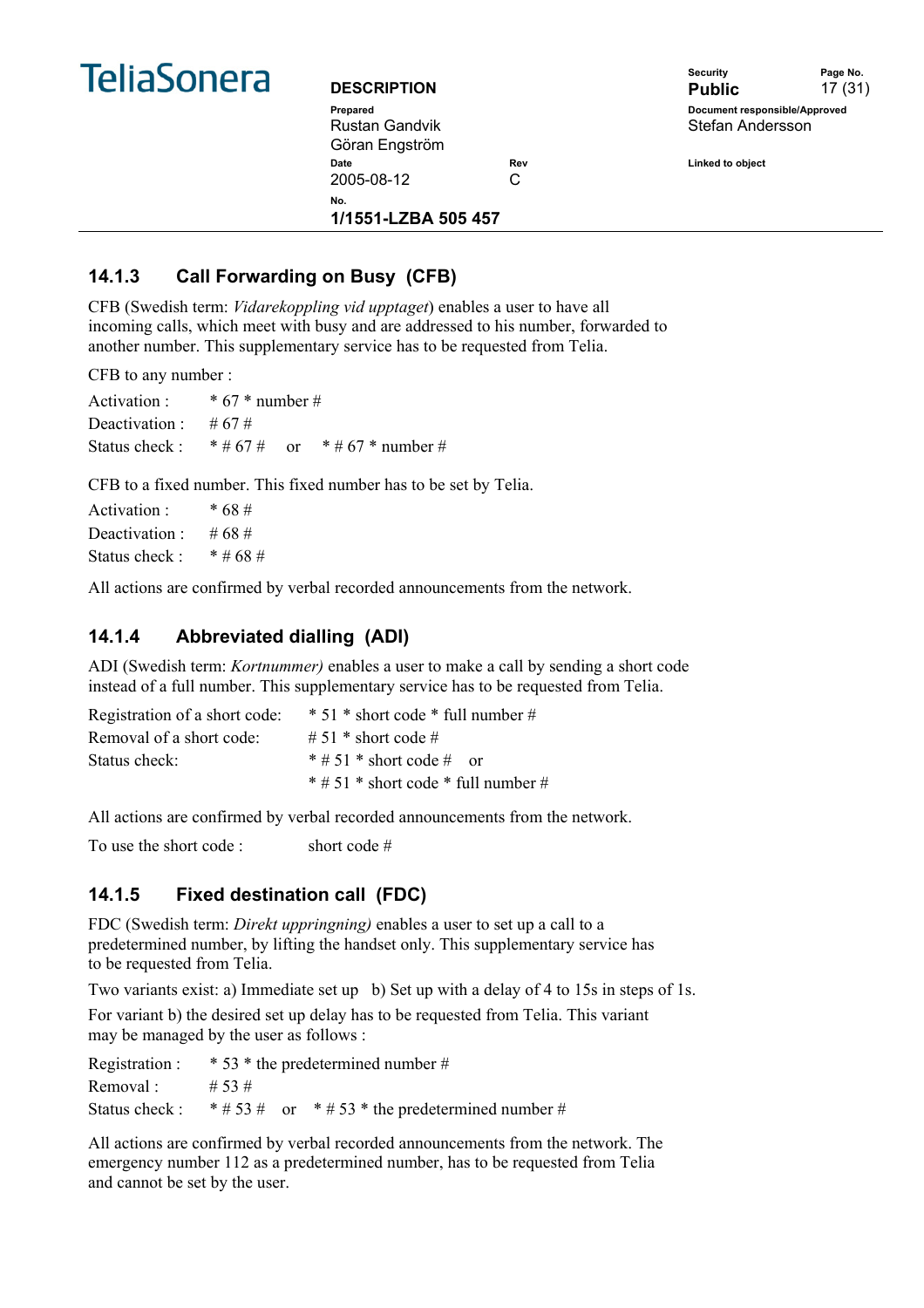

Rustan Gandvik Göran Engström Date **Date Rev** Rev **Linked to object** 2005-08-12 C **No.** 

**1/1551-LZBA 505 457** 

Security **Page No. DESCRIPTION** Public 18 (31) **Prepared Document responsible/Approved**  Stefan Andersson

## **14.1.6 Completion of Calls to Busy Subscriber (CCBS)**

CCBS (Swedish term: *Återuppringning vid upptaget)* enables a calling user, encountering a busy destination, to have the call completed when the busy destination becomes idle, without having to make a new call attempt.

|                | Activation : press 5 when encountering a busy tone |                                                            |  |
|----------------|----------------------------------------------------|------------------------------------------------------------|--|
| Deactivation : | # 37 #                                             | Deactivates all CCBS                                       |  |
| $or$ .         |                                                    | $\#$ 37 $*$ number $\#$ Deactivates CCBS to certain number |  |
|                | Status check: $* \# 37 \#$ or $* \# 37 *$ number # |                                                            |  |

All actions are confirmed by verbal recorded announcements from the network.

The PSTN alerts the original calling user with a CCBS ringing signal (see clause 9.2) when the busy destination becomes idle, if within 45 minutes. When the original calling user answers, the former busy destination will be alerted by an ordinary ringing signal.

### **14.1.7 Call Waiting (CAW)**

CAW (Swedish term: *Samtal väntar*) enables a busy user to be notified of a new incoming call that is in a waiting position. The user then has the choice of accepting, rejecting or ignoring the waiting call, making use of switching orders based on R (register recall according to clause 12).

Activation  $\cdot$  \* 43 # Deactivation  $\cdot$  #43# Status check :  $* # 43 #$ 

All actions are confirmed by verbal recorded announcements from the network.

Switching Orders that are available when the busy user is notified of a new incoming call by the alerting signal according to 18.7 :

To reject the new call without answering it :  $R0<sup>1</sup>$ 

To release the old call and take the new call  $\cdot$  R1

To place the old (current) call on hold and take the new call : R2

To switch between the old and the new call : R2

To connect to both the old and the new call : R3

1) The new calling party will receive Ringing Tone (se clause 18.6) which will be replaced by Busy Tone (se clause 18.3) after 24s if the busy user ignores the alerting signal. If the busy user rejects the new call (by pressing R0), the calling party will receive Busy Tone at that instant.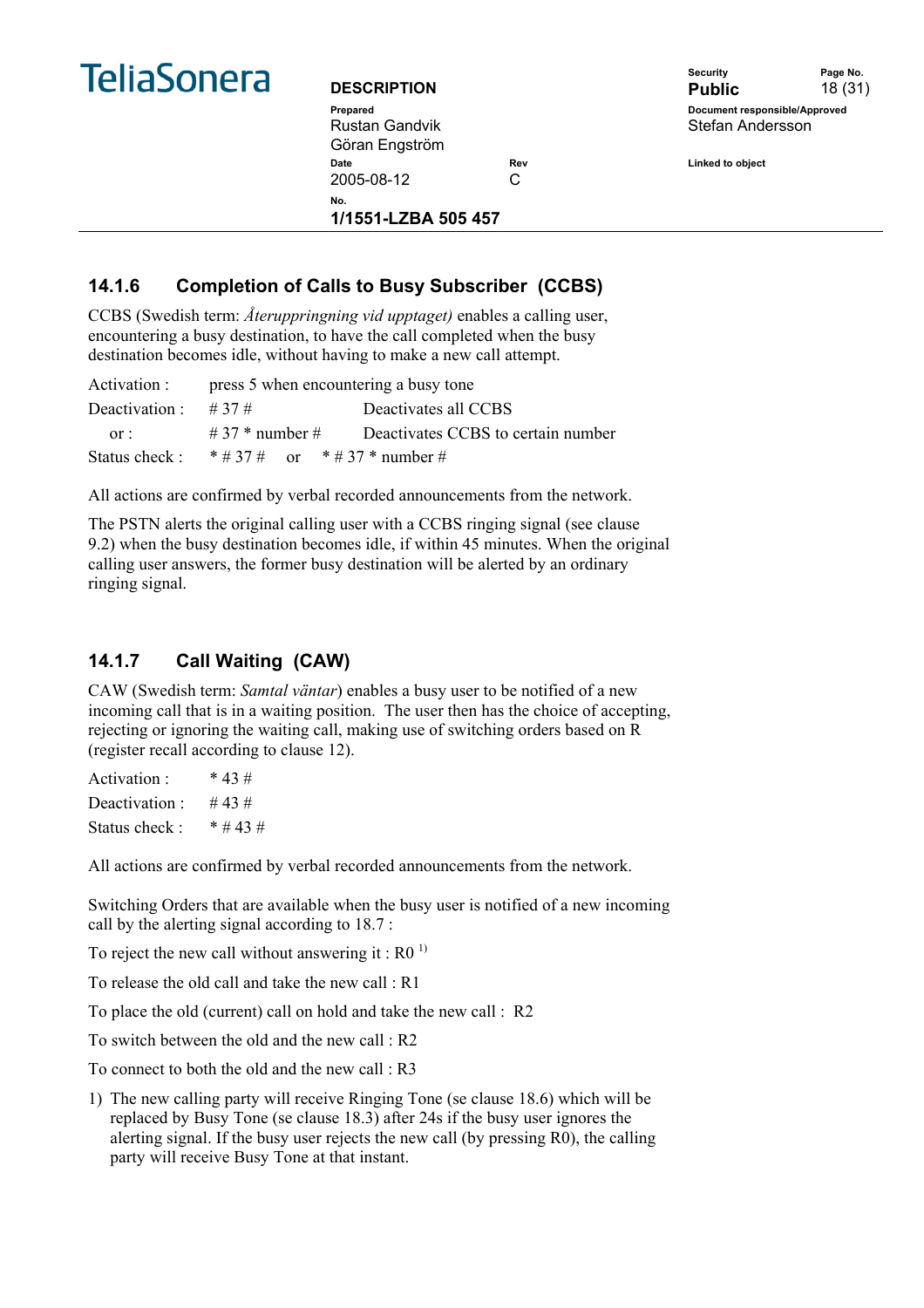

| <b>DESCRIPTION</b>  |     |
|---------------------|-----|
| Prepared            |     |
| Rustan Gandvik      |     |
| Göran Engström      |     |
| Date                | Re١ |
| 2005-08-12          | C   |
| No.                 |     |
| 1/1551-LZBA 505 457 |     |



**Date Rev Linked to object** 

#### **14.1.8 Last Number repetition (LNR)**

LNR (Swedish term: *Repetition av senast slaget nummer)* enables a user to repeat the last number dialled by dialling a short code. This supplementary service has to be requested from Telia.

Code to dial the last number :  $***0$ 

#### **14.1.9 Enquiry service (ENQ)**

ENQ (Swedish term: *Förfrågan/Pendling*) enables a user to interrupt communications on an existing call, make a new call and then subsequently, switch between the old and new call.

Procedure: Two parties are engaged in a call. One of the parties (the active party) places the other on hold by pressing R. The active party receives dial tone and makes a call to a new party.

If the new party does not answer, the active party may stop the call attempt and return to the party on hold by pressing R.

If the new party answers, the active party may switch between the old and new party by pressing R2.

The active party may disconnect the present party and switch to the party on hold by pressing R1.

#### **14.1.10 Conference call, 3-party (3PTY)**

3PTY (Swedish term: *Trepart*) enables a user to establish a 3-party conversation. The service can be invoked during the call waiting service (see clause 14.1.7) but can also be established by a separate procedure.

Procedure is as for Enquiry service (see clause 14.1.9) but with the following addition: When the new party has replied, the active party may press R3 to connect all three parties to the call.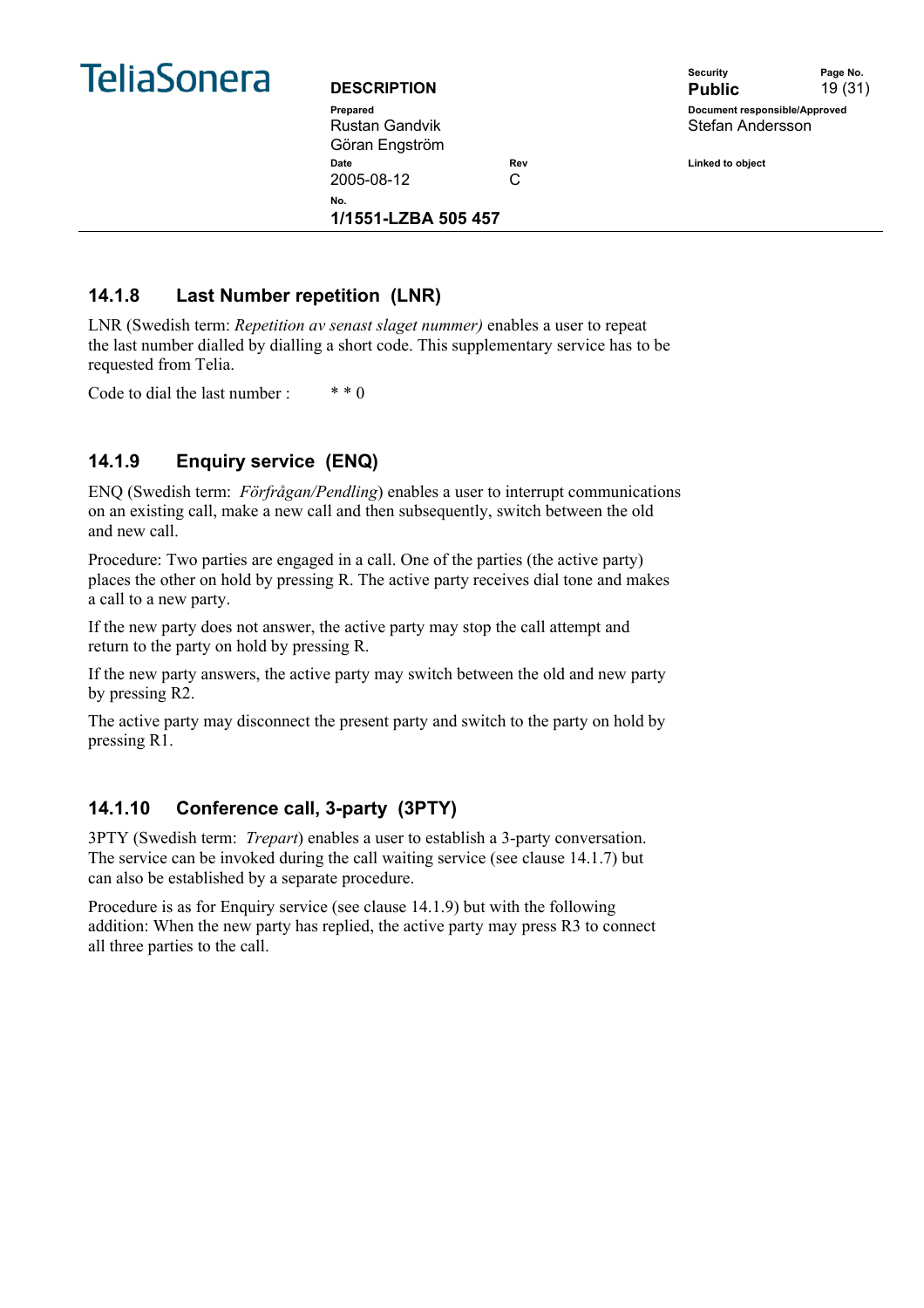

| <b>DESCRIPTION</b>  |     |
|---------------------|-----|
| Prepared            |     |
| Rustan Gandvik      |     |
| Göran Engström      |     |
| Date                | Re۱ |
| 2005-08-12          | C   |
| No.                 |     |
| 1/1551-LZBA 505 457 |     |



**14.1.11 Alarm call, casual (ALS)** 

ALS (Swedish term: *Väckning/Påminnelse)* enables a user to place an alarm call to be made to his line within the next 24 hours, at a time specified (as hhmm =hours and minutes) in advance by him.

| Registration :                                     | $* 55 * hhm m #$            |
|----------------------------------------------------|-----------------------------|
| Removal of all ALS:                                | $\#$ 55 $\#$                |
| Removal of certain ALS : $\# 55 * h \text{hmm} \#$ |                             |
| Status check:                                      | * # 55 # or * # 55 * hhmm # |

All actions are confirmed by verbal recorded announcements from the network.

#### **14.1.12 Calling Line Identification Restriction (CLIR)**

CLIR (Swedish term: *Skydd mot Nummerpresentation*) enables a calling party to prevent presentation, on a call by call basis, of his number to the called party.

Activation: # 31 # is dialled immediately before the called party number.

#### **14.1.13 Outgoing Call Barring (OCB)**

OCB (Swedish term: *Räckviddsbegränsare*) with fixed barring areas, enables a user to prevent all or certain types of outgoing calls. This supplementary service has to be requested from Telia who also provides the Personal Identification Number (PIN).

Activation : \* 33 \* PIN # Deactivation : #  $33 * PIN #$ Status check  $\cdot$  \* # 33 #

All actions are confirmed by verbal recorded announcements from the network.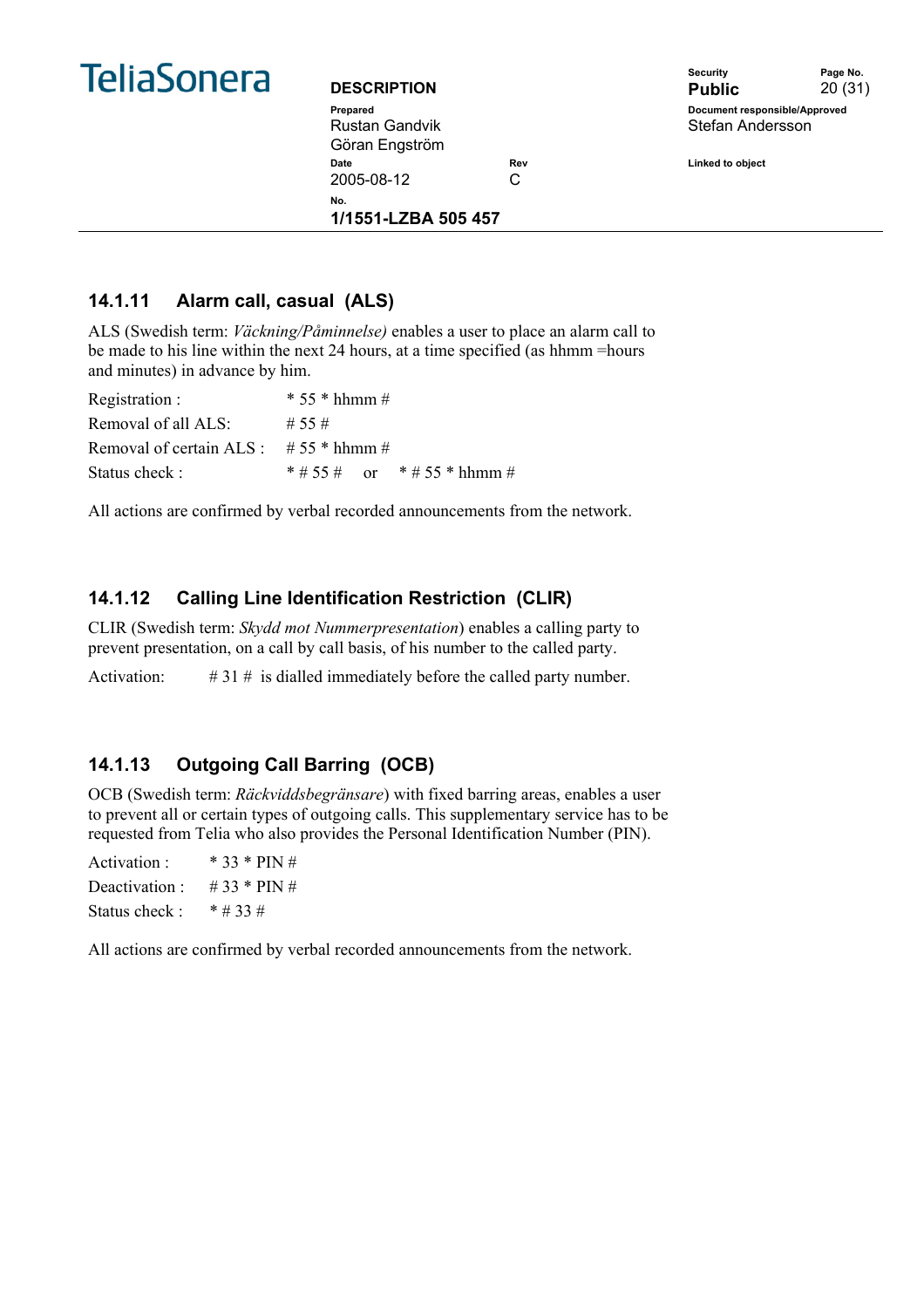

Rustan Gandvik Göran Engström



Date **Date** Rev Rev **Linked to object** 

2005-08-12 C **No.** 

**1/1551-LZBA 505 457** 

## **14.2 Services with national service codes**

#### **14.2.1 Telia Telesvar**

Telia Telesvar is a network based answering machine facility that can leave, take and play back messages. Telesvar has a capacity for up to 100 messages and each message may be up to five minutes long. This supplementary service has to be requested from Telia.

#### **a) Control of Telesvar from the home number (for which the service has been ordered):**

Connect to Telesvar : \* 133 #

This gives access to the main menu where the user by using  $0\rightarrow 9$  and # may select to play messages, make pauses, repeat, step between messages, delete messages, undo deletions, record/listen to own greeting messages, activate/deactivate time recordings and set/change the personal 4 digit code.

| Set Telesvar for immediate answer                                               | $* 131 \#$                               |
|---------------------------------------------------------------------------------|------------------------------------------|
| Set Telesvar for answer at no reply<br>after 4 ringing signals                  | $* 132#$                                 |
| Change the number of ringing signals (N)<br>before Telesvar answers at no reply | $* 132 * N#$<br>where $N=1\rightarrow 9$ |
| Set Telesvar for answer at busy or<br>at no reply after 4 ringing signals       | $* 138#$                                 |
| Disconnect Telesvar for immediate answer                                        | $\#$ 131 $\#$                            |
| Disconnect Telesvar for answer at no reply<br>and Telesvar for answer at busy   | # 132 # or # 138 #                       |

#### **b) Control of Telesvar from another number in Telia PSTN**

| Connect to Telesvar:       | $*$ 137 # home number # |
|----------------------------|-------------------------|
| Interrupt the greeting by: | 0 personal code $#$     |

This gives access to the main menu as in a) above plus possibility to change the number of ringing signals before the answer and connect/disconnect Telesvar.

#### **c) Control of Telesvar from an arbitrary number**

| Connect to Telesvar:       | home number         |
|----------------------------|---------------------|
| Interrupt the greeting by: | 0 personal code $#$ |

This gives access to the main menu as in b) above.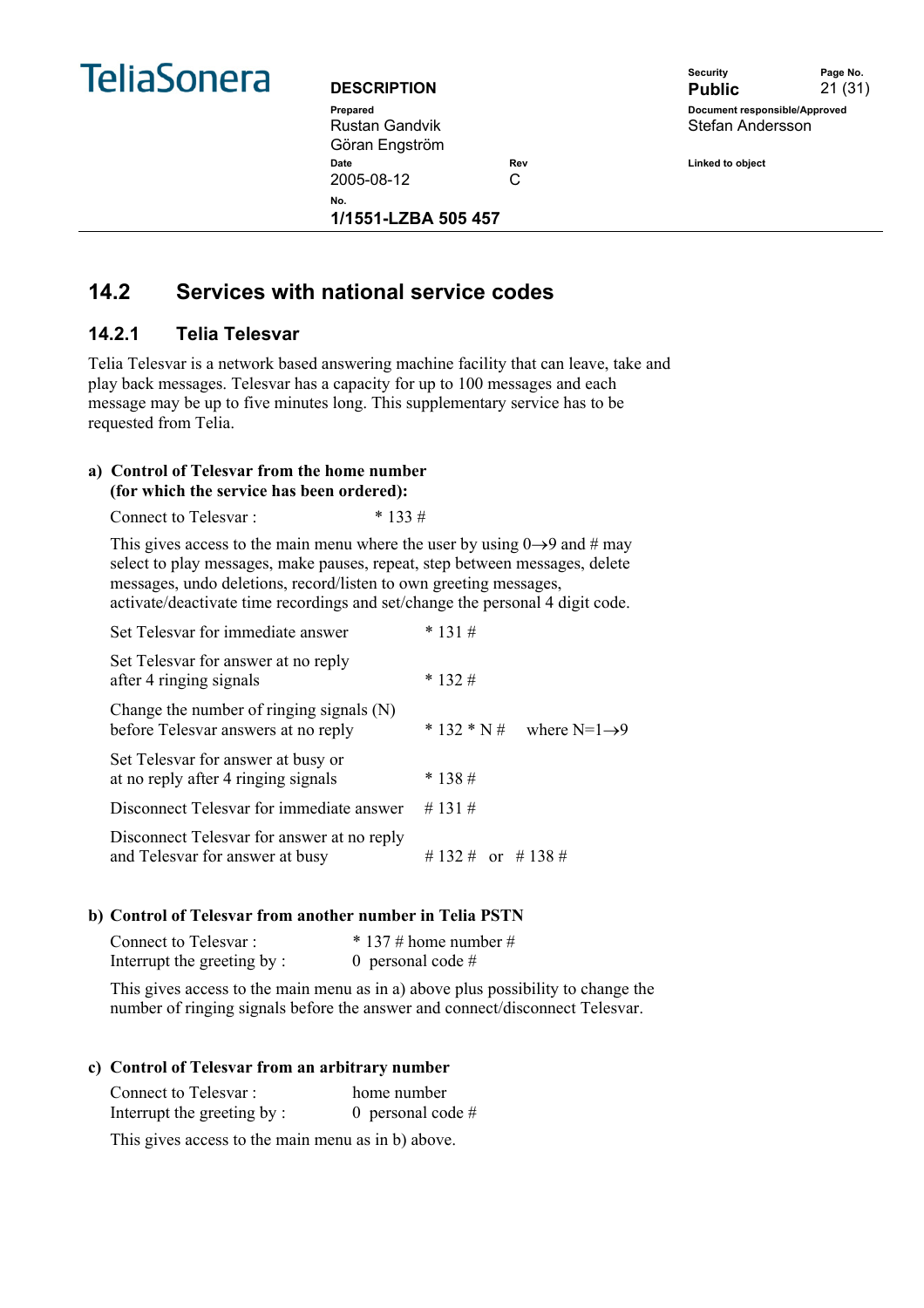

Rustan Gandvik Göran Engström Date **Date Rev** Rev **Linked to object** 2005-08-12 C **No.** 

**1/1551-LZBA 505 457** 

Security **Page No. DESCRIPTION** Public 22 (31) **Prepared Document responsible/Approved**  Stefan Andersson

## **15 SIGNALLING FOR PSTN DISPLAY SERVICES**

CLIP (Calling Line Identification Presentation) may be provided at the user´s request at all types of NTPs in the PSTN. The method used for the transfer is the DTMF protocol according to annex B of EN 300 659-1 [7]. The procedure includes polarity reversals.

Description of the sending procedure:

- 1. The voltage polarity at the NTP of the *called party* is reversed from idle to communication state polarity (see clause 6.2) to alert the terminal.
- 2. 180-1000 ms after the reversal, the CLIP sending starts by means of DTMF.
- 3. The ordinary DTMF sequence sent is  $D-S_1-S_2...S_n-C$ , where
	- D and C are start and stop codes, respectively
	- $S_1-S_2...S_n$  is the calling number transferred as
		- $\bullet$  0 + trunk code + subscriber number
		- or in case of an international call :
		- 00 + country code + trunk code + subscriber number

In case of a diverted call, it is not the calling number but the redirecting number that is transferred.

However, a few types of PSTN interfaces use the sequence  $A-S_1-S_2...S_n-C$ to indicate ordinary calls (incl. calling number) and the sequence D-S<sub>1</sub>-S<sub>2</sub>...S<sub>n</sub>-C to indicate diverted calls (incl. redirecting number).

- 4. If no number is delivered, the sequence  $B-t_1-t_2-C$  is transferred, where
	- $t_1-t_2 = 0$ -0 indicates that no number is available
	- $t_1-t_2 = 1-0$  indicates that the number is restricted from presentation
- 5. Immediately after the DTMF sequence, the voltage polarity is reversed from communication state polarity to idle polarity (see clause 6.2).
- 6. Ringing signal is applied not sooner than 80 ms after the polarity reversal (see 5) but not later than 1 s after the end of the stop code C.
- 7. The DTMF codes A, B, C and D are normally not of common knowledge to the user and should not be presented.
- 8. The DTMF codes, frequencies, tone and pause durations are according to ES 201 235-1 and -2 [6].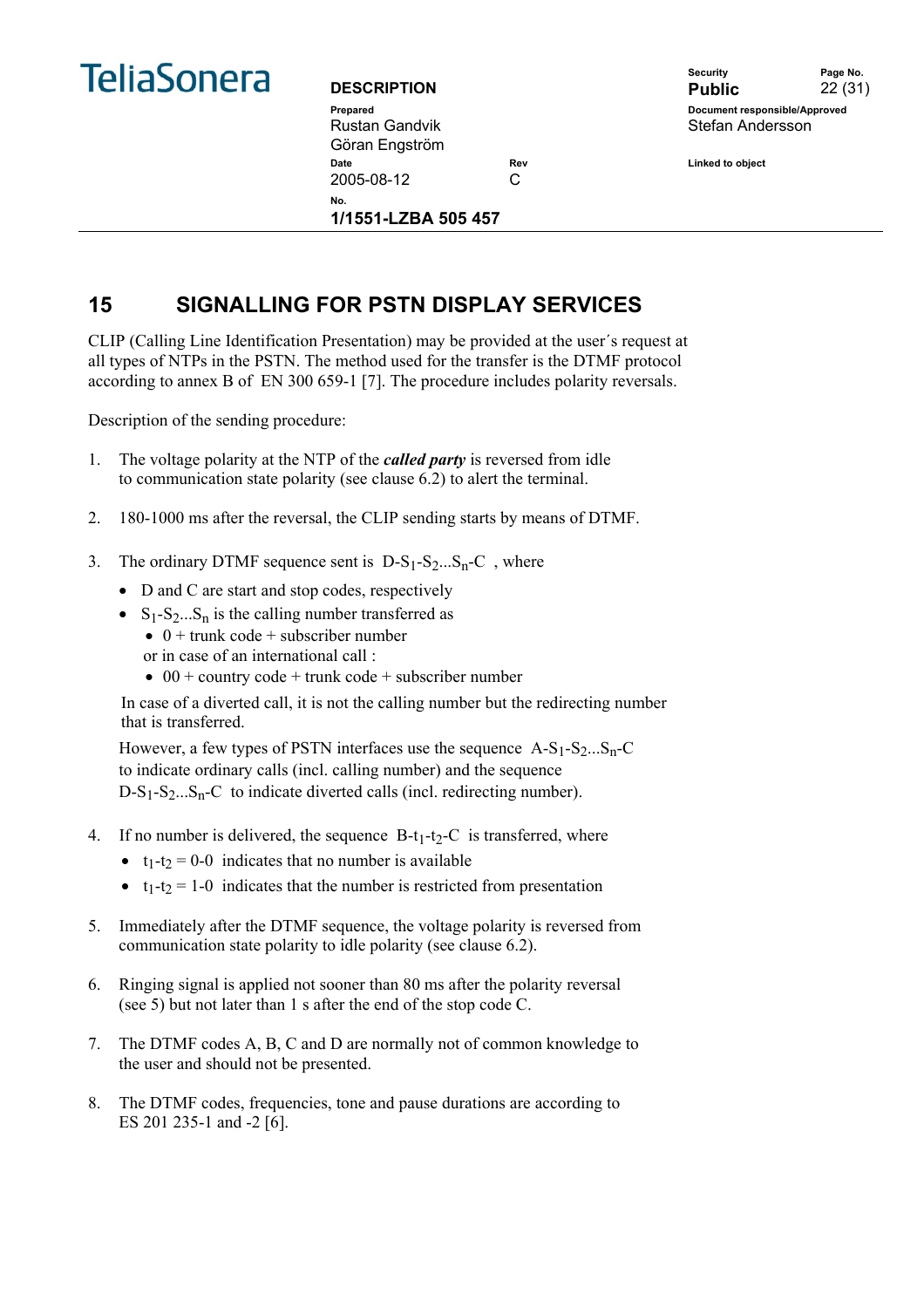|  | <b>TeliaSonera</b> |
|--|--------------------|
|  |                    |

| <b>DESCRIPTION</b>  |     | security<br><b>Public</b>     | rage No.<br>23(31) |
|---------------------|-----|-------------------------------|--------------------|
| Prepared            |     | Document responsible/Approved |                    |
| Rustan Gandvik      |     | Stefan Andersson              |                    |
| Göran Engström      |     |                               |                    |
| Date                | Rev |                               |                    |
| 2005-08-12<br>C     |     |                               |                    |
| No.                 |     |                               |                    |
| 1/1551-LZBA 505 457 |     |                               |                    |



- 9. The power level of each of the two signalling frequencies, producing each DTMF code, across a reference impedance  $Z_R$  (see clause 16.1) placed at the NTP will fall between –7 dBm and –27 dBm. Normally a TE with a DTMF receiver for CLIP will have a much higher impedance than  $Z_R$  which may result in levels at NTP up to -2 dBm.
- 10. Further information, including additional sending alternatives, is available in the TeliaSonera specification 8211-A 331 [8].

## **16 TRANSMISSION**

## **16.1 Reference impedance and level definition**

Transmission characteristics at the NTP are, if not otherwise mentioned, defined when the line is terminated at the NTP with the ETSI reference impedance  $Z_R = 270 \Omega + 750 \Omega / 150 \text{ nF}.$ 

The signal levels are defined in terms of dBm across  $Z_R$ .

A level of W dBm corresponds to a voltage of  $U = \sqrt{0.001 \times |Z_{1020}|} \times 10^{W/10}$  volts,

where  $|Z_{1020}|$  is the modulus of  $Z_R$  at 1020 Hz (i.e. 842  $\Omega$ ).

Consequently a power level of 0 dBm corresponds to a voltage of 918 mV.

### **16.2 Relative levels**

Relative input level (Li) at 1020 Hz at the NTP :  $\qquad$  0 dBr to +12 dBr Relative output level (Lo) at 1020 Hz at the NTP : -5 dBr to -17 dBr

## **16.3 Frequency band**

The transmission channel has the capability to transfer the frequency range  $300$  Hz  $- 3400$  Hz.

## **16.4 Attenuation distortion**

The variation with frequency of the attenuation between the NTP and a digital interface of the PSTN will fall within the mask shown in figure 6. The distortion is defined relative to the attenuation at 1020 Hz.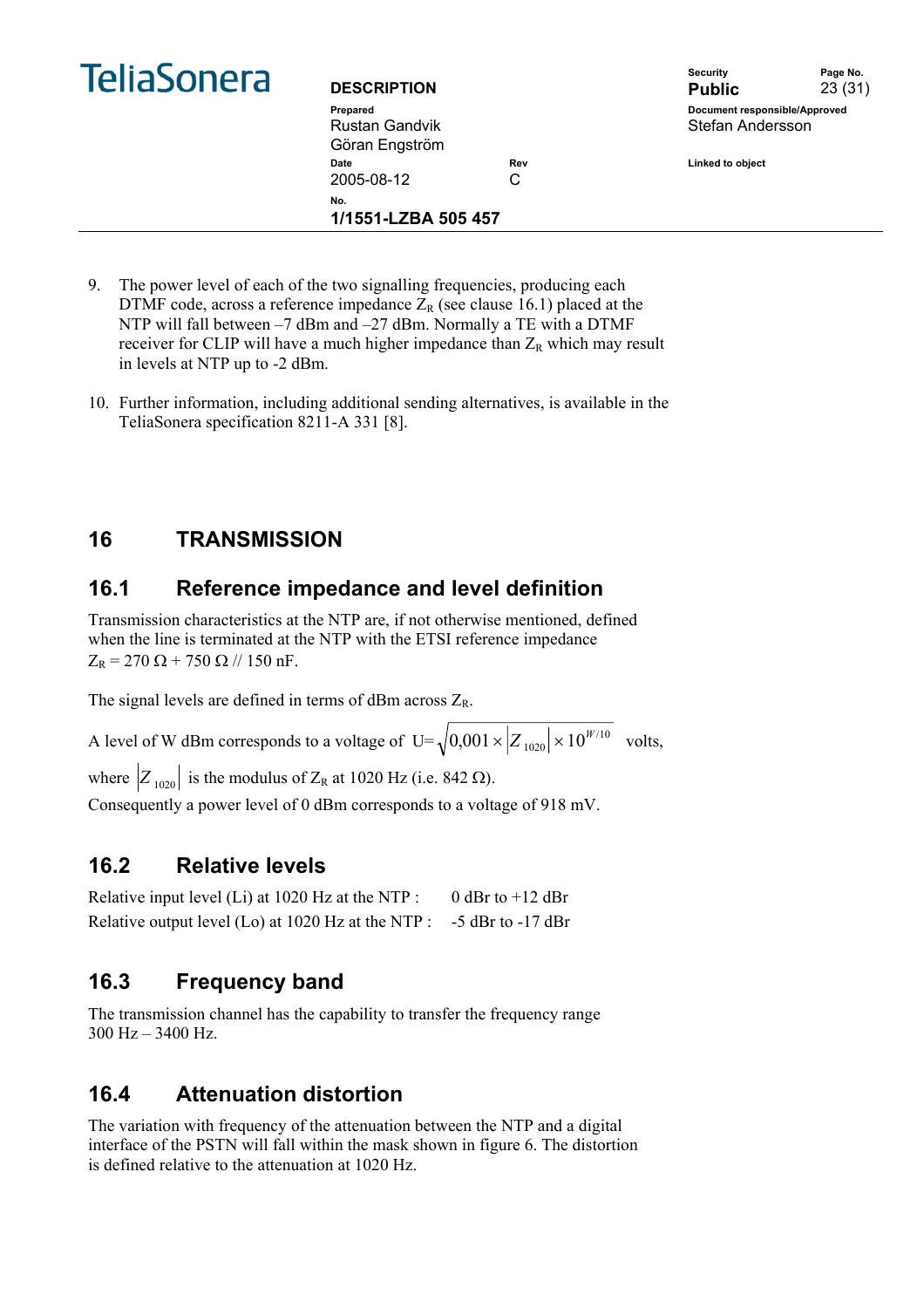

Rustan Gandvik Göran Engström



2005-08-12 C

Date **Date Rev** Rev **Linked to object** 

**No. 1/1551-LZBA 505 457** 



**Figure 6** : Attenuation distortion

## **16.5 Send and receive loudness rating**

The recommended nominal send loudness rating (SLR) and receive loudness rating (RLR) for voice terminals connected to the NTP are  $SLR = +3$  dB and RLR= -8 dB

## **16.6 Input impedance**

The input impedance of the PSTN as seen at the NTP will depend on frequency, the line characteristics and the input impedance of the exchange termination.

The nominal input impedances of the PSTN local exchange terminations are

- $\bullet$  600  $\Omega$
- 900 Ω // 60 nF
- 275  $\Omega$  + 850  $\Omega$  // 150 nF, or
- 270  $\Omega$  + 750  $\Omega$  //150 nF

The loop resistance of a copper pair between the NTP and the local exchange is less than 1200  $\Omega$ . A copper pair consists of sections of different cables having nominal characteristics according to table 1.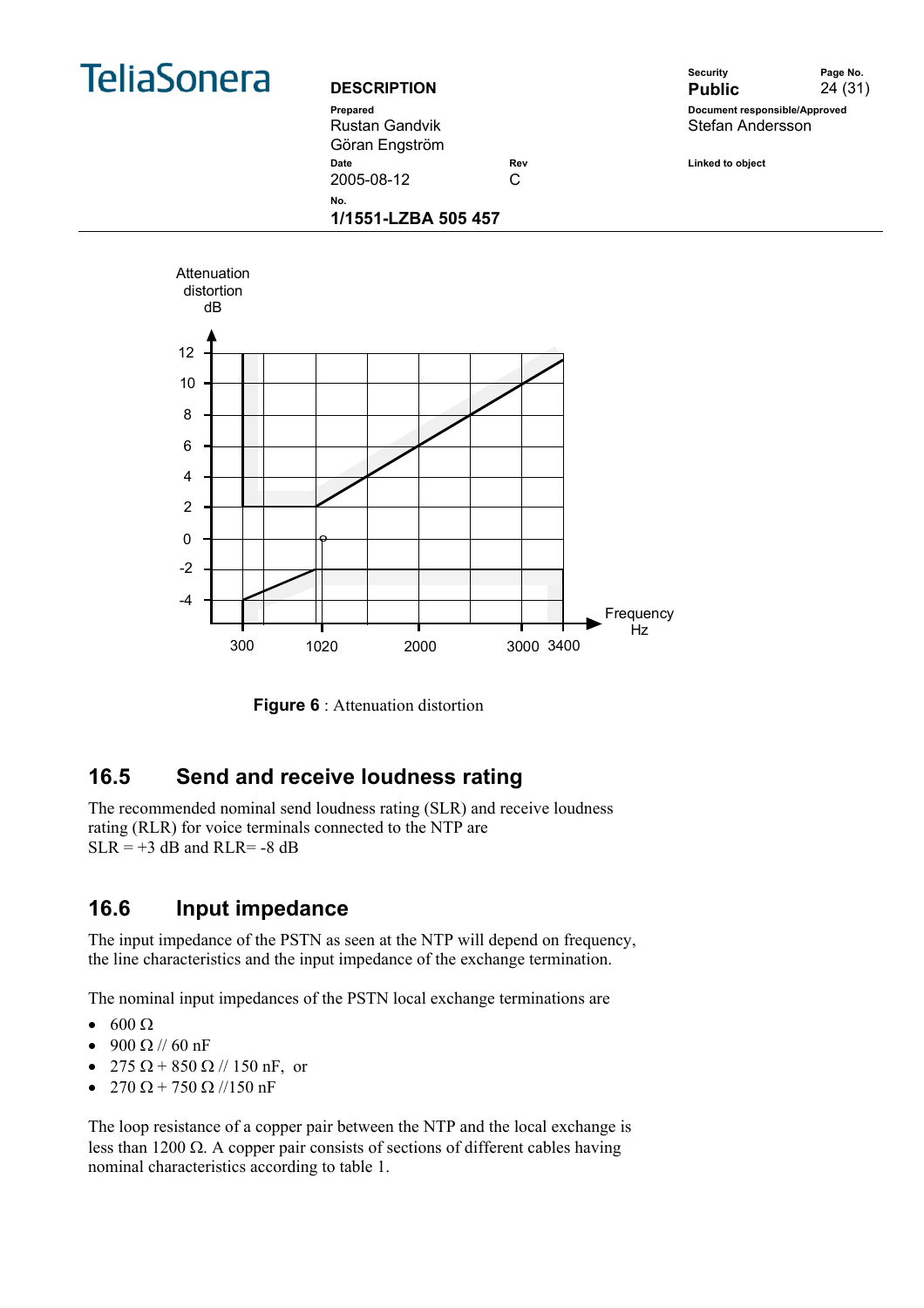

#### **DESCRIPTION**

|                    | Security                      | Page No. |
|--------------------|-------------------------------|----------|
| <b>DESCRIPTION</b> | <b>Public</b>                 | 25(31)   |
| Prepared           | Document responsible/Approved |          |
| Rustan Gandvik     | Stefan Andersson              |          |
| Göran Engström     |                               |          |

**Date Date Rev Rev Rev Linked to object** 2005-08-12 C

**No.** 

**1/1551-LZBA 505 457** 

**Table 1** 

| Conductor<br>diameter | Resistance       | Capacitance        |
|-----------------------|------------------|--------------------|
| $0.4 \text{ mm}$      | $280 \Omega/km$  | $45$ nF/km         |
| $0,5$ mm              | $178 \Omega/km$  | $45 \text{ nF/km}$ |
| $0,6$ mm              | $123 \Omega/km$  | $45$ nF/km         |
| $0,7 \text{ mm}$      | 91 $\Omega$ / km | $45$ nF/km         |

The input impedance of the PSTN at the NTP can be calculated based on the values above. It is estimated that the lowest value of return loss, relative to the reference impedance  $Z_R$ , within the frequency range 300-3400 Hz will be 8 dB.

## **16.7 Longitudinal conversion loss**

Longitudinal Conversion Loss (LCL) as defined in ITU-T Recommendation O.9 [9] at the NTP is

> 40 dB in the frequency range 300-600 Hz, and

> 46 dB in the frequency range 600-3400 Hz.

## **16.8 Noise**

The psophometrically weighted output noise at the NTP when terminated by  $Z_R$  is less than –60 dBmp.

The level of any single frequency component in the 300-3400 Hz frequency range, corrected by the psophometric weighting factor, is less than –70 dBm.

## **16.9 Echo cancelling and voice band data**

Network echo cancellers were previously used only for international calls but in the modern network, echo cancellers are often present in the transmission path also for national calls.

It should be observed that clause 5.2.2 of ITU-T Recommendation G.161 [11] strongly recommends the use of echo canceller disable tone (2100 Hz with phase reversals) where the presence of a network echo canceller is likely to affect the performance of modem transmission.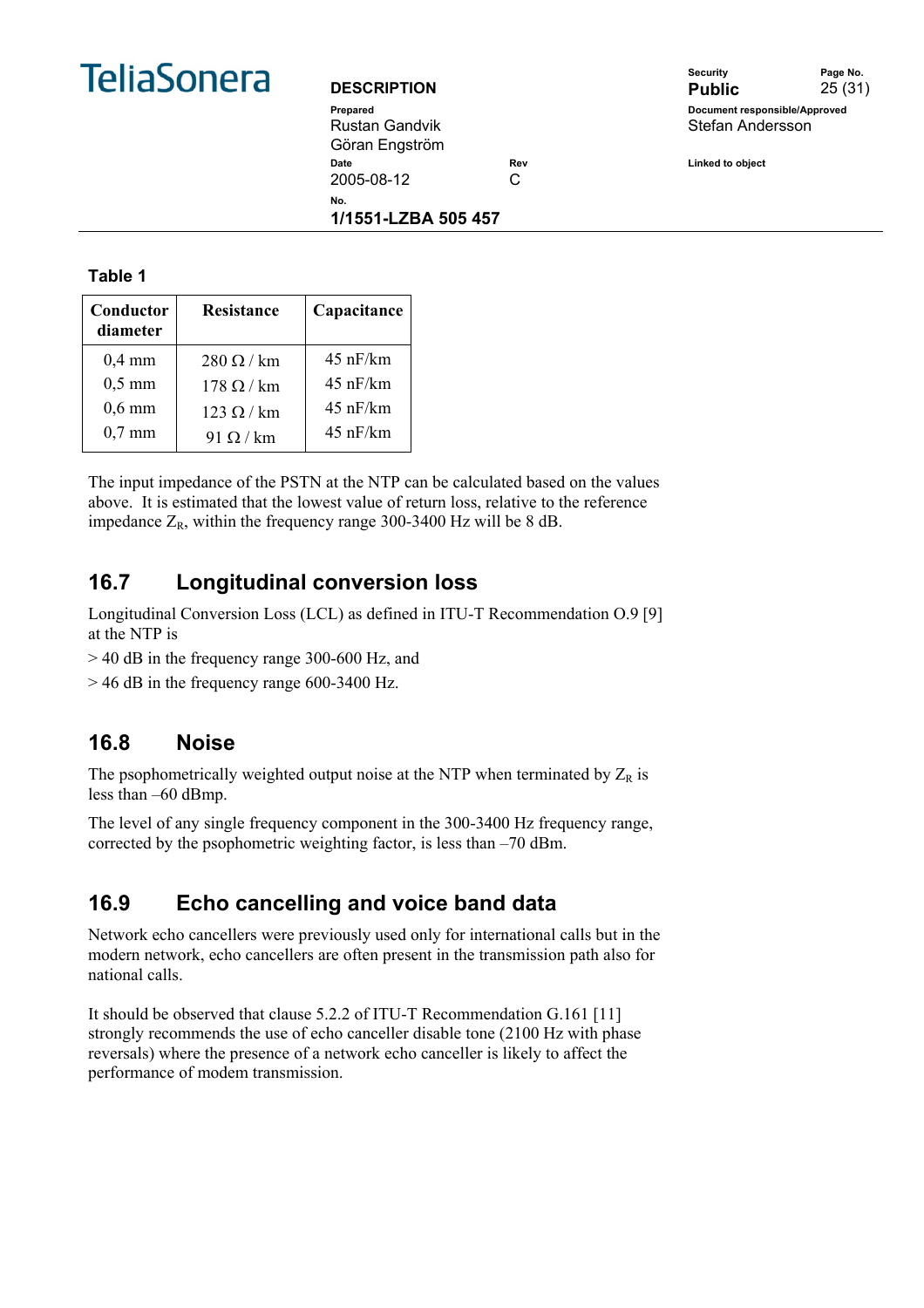

**DESCRIPTION** Rustan Gandvik Göran Engström **Date Date Rev Rev Rev Linked to object** 2005-08-12 C **No.** 

**1/1551-LZBA 505 457** 

|                    | Security                      | Page No. |
|--------------------|-------------------------------|----------|
| <b>DESCRIPTION</b> | <b>Public</b>                 | 26(31)   |
| Prepared           | Document responsible/Approved |          |
| Rustan Gandvik     | Stefan Andersson              |          |

## **17 ACCEPTABLE SIGNAL LEVELS AT THE NTP**

In order to ensure that signals will be transmitted correctly and that the signals do not interfere with other circuits or access transmission systems, levels exceeding those stated below should not be transmitted by the TE into the PSTN at the NTP. All levels are defined across  $Z_R$  (see clause 16.1) with exception for clause 17.5.

## **17.1 Mean sending level**

The highest acceptable mean sending power level in the frequency range 200-3800 Hz over a one-minute period is –9,0 dBm. This does **not** apply to DTMF signals.

## **17.2 Instantaneous sending voltage**

The highest acceptable peak to peak voltage is 5,0 V.

## **17.3 Sending level in a 10 Hz bandwidth**

The sending power level in a 10 Hz bandwidth centred at any point in the frequency range 30 Hz to 4300 Hz (and wholly contained within that range) should not exceed the limits given in figure 7. This does **not** apply to DTMF signals.



**Figure 7**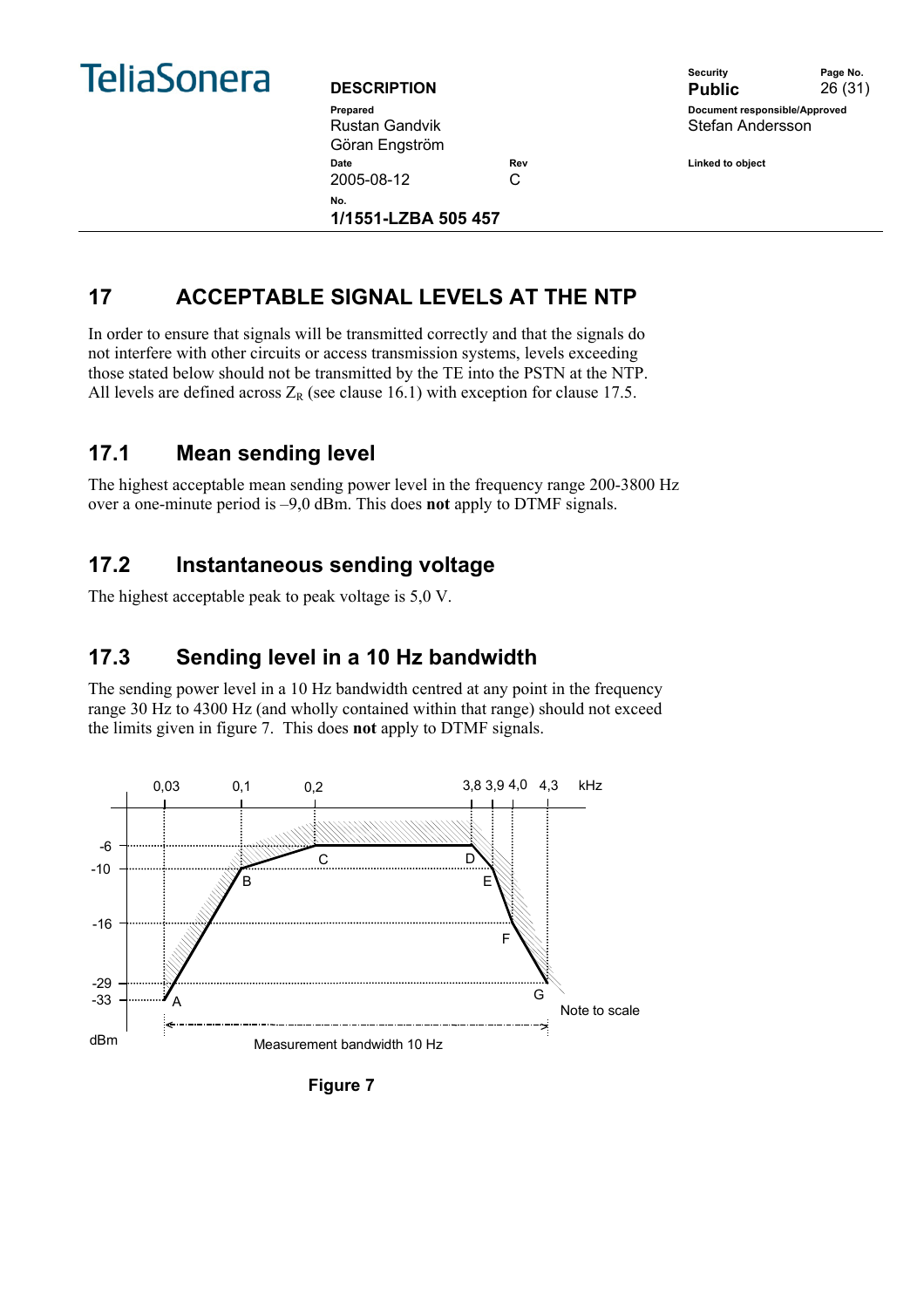|  | <b>TeliaSonera</b> |
|--|--------------------|
|  |                    |

| <b>DESCRIPTION</b>  |     | <b>Security</b><br><b>Public</b> | Page No.<br>27 (31) |
|---------------------|-----|----------------------------------|---------------------|
| Prepared            |     | Document responsible/Approved    |                     |
| Rustan Gandvik      |     | Stefan Andersson                 |                     |
| Göran Engström      |     |                                  |                     |
| <b>Date</b>         | Rev | Linked to object                 |                     |
| 2005-08-12          | C   |                                  |                     |
| No.                 |     |                                  |                     |
| 1/1551-LZBA 505 457 |     |                                  |                     |



## **17.4 Sending level between 4,3 kHz and 200 kHz**

The sending power level in a bandwidth defined in figure 8, centred at any point in the frequency range 4,3-200 kHz (and wholly contained within that range) should not exceed the limits given in figure 8. This does **not** apply to DTMF signals.



## **17.5 Sending level between 200 kHz and 30 MHz**

The sending power level in a bandwidth defined in table 2, centred at any point in the frequency range according to table 2 (and wholly contained within that range) when the TE is terminated with a resistance of 120  $\Omega$ , should not exceed the limits given in table 2.

| anı | - |
|-----|---|
|     |   |

| <b>Frequency range</b> | <b>Bandwidth</b> | <b>Maximum</b> power<br>sending level in the<br>specified bandwidth | <b>Maximum</b><br>spectral power |
|------------------------|------------------|---------------------------------------------------------------------|----------------------------------|
| $200$ kHz $-3$ MHz     | $10$ kHz         | $-51$ dBm                                                           | $-91$ dBm/Hz                     |
| $0.5$ MHz $-$ 30 MHz   | 1 MHz            | $-51$ dBm                                                           | $-111$ dBm/Hz                    |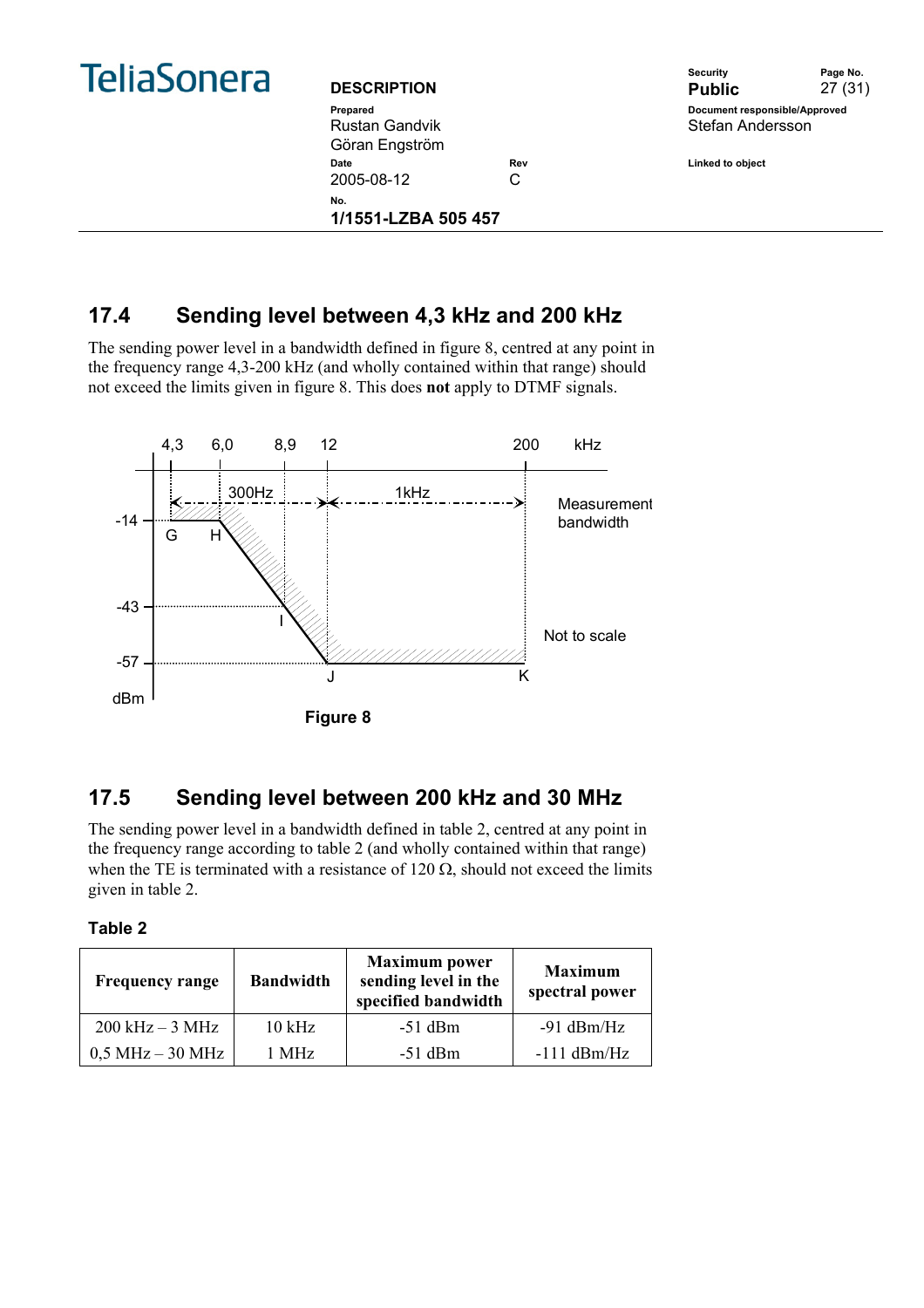

Rustan Gandvik Göran Engström Date **Date Rev** Rev **Linked to object** 2005-08-12 C **No.** 

**1/1551-LZBA 505 457** 



## **18 SUPERVISORY TONES**

In this clause is described the audible information tones that are sent by the PSTN to inform the user about the state of a telephone call or a supplementary service. In each subclause is specified whether the PSTN sends the tone to the calling party or to the called party. Each information tone is a sound composed of one or several frequencies.

The *cadence* is the pattern of sound/silence in a tone which gives it a characteristic rhythm. E.g. for a tone with a cadence of 1,0 s on and 5,0 s off, the cadence is denoted as **1,0** − 5,0 s.

The *level* of the tones is defined in terms of dBm across the reference impedance  $Z_R$ as defined in clause 16.1.

## **18.1 Dial tone**

Dial tone (Swedish term: *Kopplingston)* is sent to the calling party to indicate that the network is ready to receive call information and inviting the user to start sending call or service related information.

|           | Cadence: continuous                                                                                         |
|-----------|-------------------------------------------------------------------------------------------------------------|
| Duration: | If dialling is not started within 15 s, the dial tone is<br>15 s<br>replaced by congestion tone or silence. |
|           | Frequency: $425 \text{ Hz} \pm 15 \text{ Hz}$ (sinusoidal)                                                  |
| Level:    | $-8$ dBm to $-22$ dBm                                                                                       |

## **18.2 Special dial tone**

The special dial tone (Swedish term: *Speciell kopplingston)* is sent to the calling party to indicate that the network is ready to receive call information and inviting the user to start sending call or service related information, at the same time reminding the user that special conditions apply to the terminal from which the call is being made.

| Cadence:  |                       | $0,32 - 0,02$ s $\pm 10\%$                                                                                  |
|-----------|-----------------------|-------------------------------------------------------------------------------------------------------------|
| Duration: | 15 s                  | If dialling is not started within 15 s, the special dial<br>tone is replaced by congestion tone or silence. |
|           |                       | Frequency: $425 \text{ Hz} \pm 15 \text{ Hz}$ (sinusoidal)                                                  |
| Level:    | $-8$ dBm to $-22$ dBm |                                                                                                             |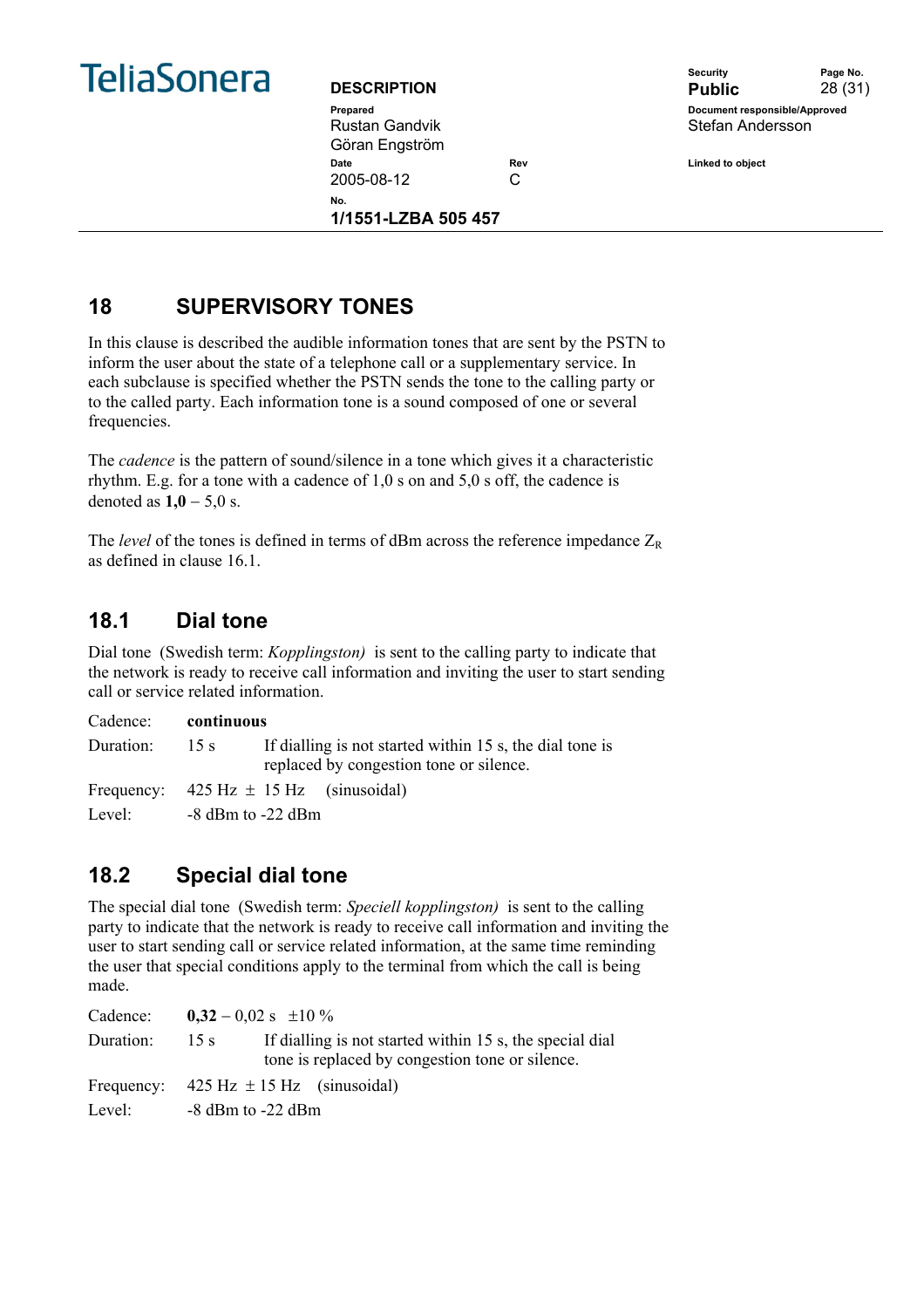

| <b>DESCRIPTION</b> |     |
|--------------------|-----|
| Prepared           |     |
| Rustan Gandvik     |     |
| Göran Engström     |     |
| Date               | Rev |
| 2005-08-12         | C   |
| NO.                |     |

**1/1551-LZBA 505 457** 

Security **Page No. DESCRIPTION Public** 29 (31) **Pocument responsible/Approved** Stefan Andersson

**Date Rev Linked to object** 

**18.3 Busy tone** 

Busy tone (Swedish term: *Upptagetton)* is sent to the calling party to indicate that a connection has been made but that the called party is busy.

Cadence: **0,25** – 0,25 s  $\pm 10\%$ Duration: 30 s or 15 s Frequency:  $425 \text{ Hz} \pm 15 \text{ Hz}$  (sinusoidal) Level: -13 dBm to -27 dBm

*NOTE:* The difference in cadence between the TeliaSonera busy tone and congestion tone is contradictory to what is recommended in the ITU-T Recommendation E.180 [10].

## **18.4 Congestion tone**

Congestion tone (Swedish term: *Spärrton)* is sent to the calling party to indicate that some part of the network required for setting up of the requested call or for the use of a specific service is temporarily engaged.

Cadence:  $0,25 - 0,75$  s  $\pm 10\%$ Duration: 15 s Frequency:  $425 \text{ Hz} \pm 15 \text{ Hz}$  (sinusoidal) Level: -13 dBm to -27 dBm

*NOTE:* The difference in cadence between the TeliaSonera congestion tone and busy tone is contradictory to what is recommended in the ITU-T Recommendation E.180 [10].

## **18.5 Special information tone**

Special information tone (Swedish term: *Hänvisningston)* is sent to the calling party to indicate that a connection cannot be made for some reason other than "subscriber busy" or "congestion".

| Cadence:     | $3 \times (0,332 - 0,024) - 2,0$ s             |
|--------------|------------------------------------------------|
| Duration:    | 5 sequences                                    |
| Frequencies: | 950, 1400 and 1800 Hz $\pm$ 50 Hz (sinusoidal) |
| Level:       | $-25$ dBm to $-43$ dBm                         |

The tone is also used as a "Number unobtainable tone" and is in that case followed by a verbal recorded announcement :

| Cadence:     | $3 \times (0,332 - 0,024)$ s – 1,0 s – verbal announcement (4,0 s) |  |  |  |
|--------------|--------------------------------------------------------------------|--|--|--|
| Duration:    | 2 sequences followed by 15 s of busy tone or silence               |  |  |  |
| Frequencies: | 950, 1400 and 1800 Hz $\pm$ 50 Hz (sinusoidal)                     |  |  |  |
| Level:       | $-25$ dBm to $-43$ dBm                                             |  |  |  |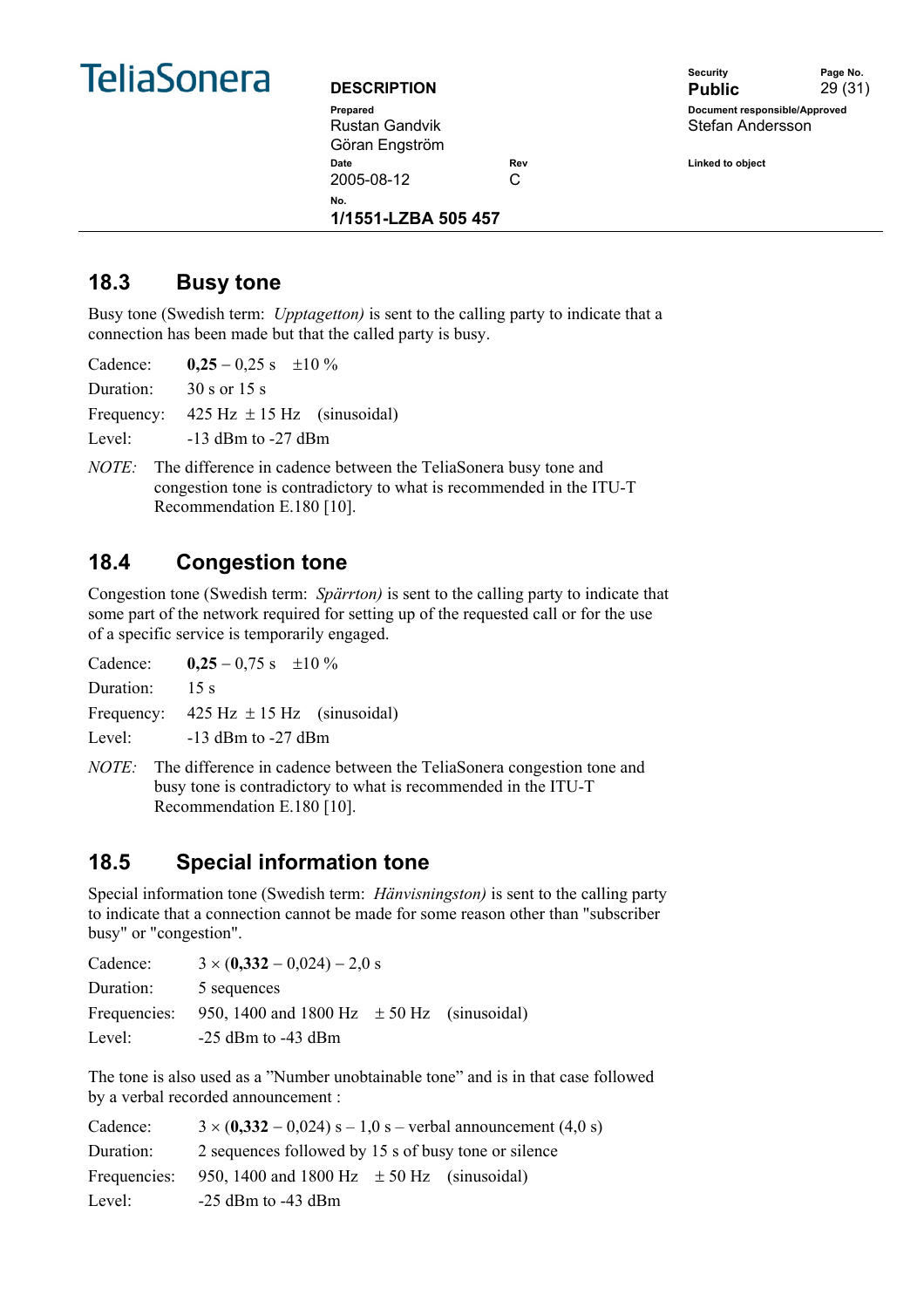

| <b>DESCRIPTION</b> |     |
|--------------------|-----|
| Prepared           |     |
| Rustan Gandvik     |     |
| Göran Engström     |     |
| Date               | Rev |
| 2005-08-12         |     |
| N∩                 |     |

**1/1551-LZBA 505 457** 

Security **Page No. DESCRIPTION Public** 30 (31) **Pocument responsible/Approved** Stefan Andersson

**Date Rev Linked to object** 

## **18.6 Ringing tone**

Ringing tone (Swedish term: *Rington)* is sent to the calling party to indicate that a connection has been made and that an alerting signal is being applied to the called terminal or service. The ringing tone is not intended to coincide with the ringing signal that is sent to the called terminal.

| Cadence: $1,0 - 5,0 s \pm 10 \%$                                         |
|--------------------------------------------------------------------------|
| As long as the call has not been answered, however a maximum<br>of 180 s |
| Frequency: $425 \text{ Hz} \pm 15 \text{ Hz}$ (sinusoidal)               |
| Level: $-13$ dBm to $-27$ dBm                                            |
|                                                                          |

## **18.7 Call waiting tone**

Call waiting tone (Swedish term: *Samtal-väntar-ton)* is sent to a user during a call to indicate that a new call is arriving. The indication is presented when the Call Waiting supplementary service is active and a new call invokes the service. The network sends the call waiting tone to the party that the new call addresses.

Cadence:  $0,2 - 0.5 - 0.2$  s  $\pm 10\%$ Duration: Only one sequence Frequency:  $425 \text{ Hz} \pm 15 \text{ Hz}$  (sinusoidal) Level: -13 dBm to -27 dBm

## **18.8 Warning tone – Conference call**

Warning tone – Conference call (Swedish term: *Konferenston)* is sent to a user during a call to confirm that a conferee has joined the communication within a conference call. The warning tone is sent by the local exchange where the conference is established and to all parties of the conference call.

| Cadence:   | $0,33 - 15$ s                                 |
|------------|-----------------------------------------------|
| Duration:  | As long as the conference call is in progress |
| Frequency: | 1400 Hz $\pm$ 50 Hz (sinusoidal)              |
| Level:     | $-33$ dBm to $-53$ dBm                        |